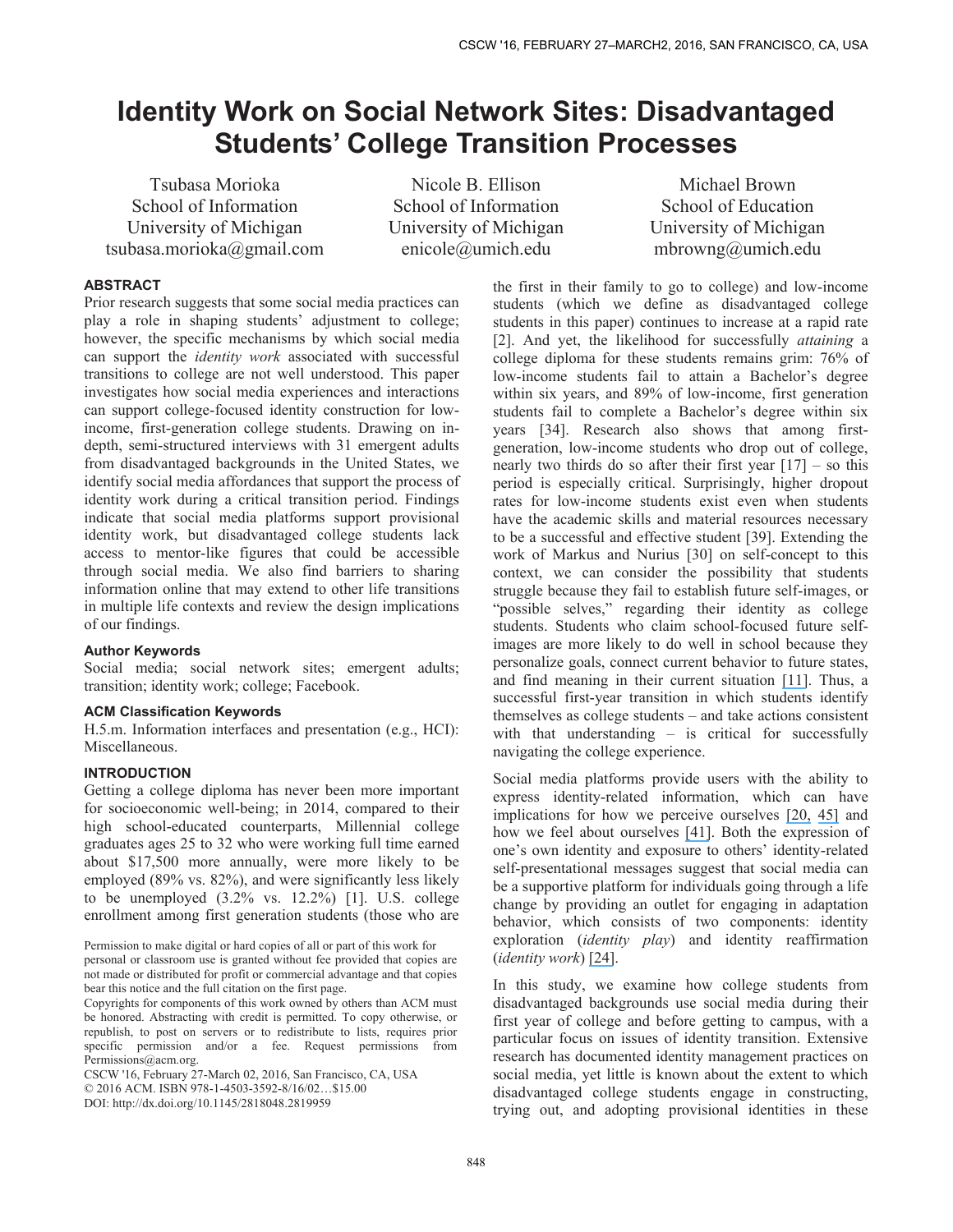spaces, especially around the college transition process. Furthermore, previous studies with a focus on how traditional college students utilize social media [12] may not capture the experiences of students from low-income backgrounds and minority youth, who may need more academic and social support to stay in college and obtain a degree than their more affluent peers [40].

We conducted semi-structured interviews with 31 first-year college students from low-income households about their first-year experience, social media use, and utilization of the Internet for college-going and college-related information. We discuss our findings using an "affordance" lens in order to ensure the relevance of our insights to other social media platforms beyond the ones used by students at the time of data collection, and to avoid technologically deterministic assumptions of "impact" [\[42\]](https://www.researchgate.net/publication/256030879_Social_Media_Use_in_Organizations_Exploring_the_Affordances_of_Visibility_Editability_Persistence_and_Association?el=1_x_8&enrichId=rgreq-68524b59c56a2362297d5e2f74b121c2-XXX&enrichSource=Y292ZXJQYWdlOzMwMjY5NTAyNTtBUzozNjAyMTQwNTEyMTMzMTZAMTQ2Mjg5MzEzMDgwOA==). Three categories of affordances facilitate students' identity work on social media. First, association of ties, persistence of information, and visibility allow college students to learn how to be college students by discovering roles and expectations. Second, a reduced cues environment and asynchronous communication channels can enable students to engage in "selective self-presentation," or the ability to edit and construct a school-focused college identity online, based on how they want to be perceived [\[45\]](https://www.researchgate.net/publication/285323169_Theories_of_computer-mediated_communication_and_interpersonal_relations?el=1_x_8&enrichId=rgreq-68524b59c56a2362297d5e2f74b121c2-XXX&enrichSource=Y292ZXJQYWdlOzMwMjY5NTAyNTtBUzozNjAyMTQwNTEyMTMzMTZAMTQ2Mjg5MzEzMDgwOA==). Third, the increased accessibility of existing network ties enhances college students' access to relevant social support for reaffirming working identity.

## **RELATED RESEARCH**

To set the stage for our analysis, we first share an overview of identity construction, which draws from Ibarra's conceptualization of identity work, play, and provisional selves [\[24\]](https://www.researchgate.net/publication/247292037_Provisional_Selves_Experimenting_With_Image_and_Identity_in_Professional_Adaptation?el=1_x_8&enrichId=rgreq-68524b59c56a2362297d5e2f74b121c2-XXX&enrichSource=Y292ZXJQYWdlOzMwMjY5NTAyNTtBUzozNjAyMTQwNTEyMTMzMTZAMTQ2Mjg5MzEzMDgwOA==). Then, we review the current state of research in the field concerning identity work and its relationship to social media.

## **Transitioning into New Identity Roles**

According to Goffman [\[19\]](https://www.researchgate.net/publication/256600143_The_Presentation_of_Self_In_Everyday_Life?el=1_x_8&enrichId=rgreq-68524b59c56a2362297d5e2f74b121c2-XXX&enrichSource=Y292ZXJQYWdlOzMwMjY5NTAyNTtBUzozNjAyMTQwNTEyMTMzMTZAMTQ2Mjg5MzEzMDgwOA==), identities are constructed and negotiated in social interaction by the identity cues we intentionally "give" and unintentionally "give off." People make identity claims by presenting a version of self that signals how they wish to be viewed by others and how they perceive themselves. Goffman [\[19\]](https://www.researchgate.net/publication/256600143_The_Presentation_of_Self_In_Everyday_Life?el=1_x_8&enrichId=rgreq-68524b59c56a2362297d5e2f74b121c2-XXX&enrichSource=Y292ZXJQYWdlOzMwMjY5NTAyNTtBUzozNjAyMTQwNTEyMTMzMTZAMTQ2Mjg5MzEzMDgwOA==) claims that adherence to role-related expectations facilitates the passage through one's role-enacting environment, resulting in the internalization of corresponding identities [\[19,](https://www.researchgate.net/publication/256600143_The_Presentation_of_Self_In_Everyday_Life?el=1_x_8&enrichId=rgreq-68524b59c56a2362297d5e2f74b121c2-XXX&enrichSource=Y292ZXJQYWdlOzMwMjY5NTAyNTtBUzozNjAyMTQwNTEyMTMzMTZAMTQ2Mjg5MzEzMDgwOA==) [32\]](https://www.researchgate.net/publication/232481964_Effective_supervision_A_task-oriented_model_for_the_mental_health_professions?el=1_x_8&enrichId=rgreq-68524b59c56a2362297d5e2f74b121c2-XXX&enrichSource=Y292ZXJQYWdlOzMwMjY5NTAyNTtBUzozNjAyMTQwNTEyMTMzMTZAMTQ2Mjg5MzEzMDgwOA==). Socialization scholars extend these theories by investigating the notion that people continue to construct and negotiate identities as they gain opportunities to elaborate on and illustrate provisionally claimed identities with experiences.

A successful transition to college relies partly on students forming an authentic, college-centered identity. The experience of establishing a college-centered identity is positively associated with a sense of fit [\[10,](https://www.researchgate.net/publication/51797033_Chronic_Threat_and_Contingent_Belonging_Protective_Benefits_of_Values_Affirmation_on_Identity_Development?el=1_x_8&enrichId=rgreq-68524b59c56a2362297d5e2f74b121c2-XXX&enrichSource=Y292ZXJQYWdlOzMwMjY5NTAyNTtBUzozNjAyMTQwNTEyMTMzMTZAMTQ2Mjg5MzEzMDgwOA==) [35\]](https://www.researchgate.net/publication/235905618_Demystifying_Values-Affirmation_Interventions_Writing_About_Social_Belonging_Is_a_Key_to_Buffering_Against_Identity_Threat?el=1_x_8&enrichId=rgreq-68524b59c56a2362297d5e2f74b121c2-XXX&enrichSource=Y292ZXJQYWdlOzMwMjY5NTAyNTtBUzozNjAyMTQwNTEyMTMzMTZAMTQ2Mjg5MzEzMDgwOA==) and empowerment [\[21\]](https://www.researchgate.net/publication/281453342_Dialogue_Across_Difference_Practice_Theory_and_Research_on_Intergroup_Dialogue?el=1_x_8&enrichId=rgreq-68524b59c56a2362297d5e2f74b121c2-XXX&enrichSource=Y292ZXJQYWdlOzMwMjY5NTAyNTtBUzozNjAyMTQwNTEyMTMzMTZAMTQ2Mjg5MzEzMDgwOA==), which reinforces students' engagement with their academic experience, persistence in the face of adversity, and realization of their potential [9, [10,](https://www.researchgate.net/publication/51797033_Chronic_Threat_and_Contingent_Belonging_Protective_Benefits_of_Values_Affirmation_on_Identity_Development?el=1_x_8&enrichId=rgreq-68524b59c56a2362297d5e2f74b121c2-XXX&enrichSource=Y292ZXJQYWdlOzMwMjY5NTAyNTtBUzozNjAyMTQwNTEyMTMzMTZAMTQ2Mjg5MzEzMDgwOA==) 39]. Fortifying a school-focused identity requires provisionally connecting "the beliefs, understandings, relationships, representations, and activities that are part of the educational experience to students' lives" [\[38\]](https://www.researchgate.net/publication/270598048_Feeling_at_Home_in_College_Fortifying_School-Relevant_Selves_to_Reduce_Social_Class_Disparities_in_Higher_Education?el=1_x_8&enrichId=rgreq-68524b59c56a2362297d5e2f74b121c2-XXX&enrichSource=Y292ZXJQYWdlOzMwMjY5NTAyNTtBUzozNjAyMTQwNTEyMTMzMTZAMTQ2Mjg5MzEzMDgwOA==). This identity transformation is especially challenging for the population we are studying, who often have fewer role models and examples in their immediate households and lived environments [17, 39].

This study investigates the process of role-enactment at a time of transition, a period when individuals who are "in between" roles improve their understanding of the new role and refine their self-image in that role [\[46\]](https://www.researchgate.net/publication/243771070_Organizational_Learning_Affirming_an_Oxymoron?el=1_x_8&enrichId=rgreq-68524b59c56a2362297d5e2f74b121c2-XXX&enrichSource=Y292ZXJQYWdlOzMwMjY5NTAyNTtBUzozNjAyMTQwNTEyMTMzMTZAMTQ2Mjg5MzEzMDgwOA==). We use role transition theory and related research to understand how college students may engage in the process of new role enactment during transition to college [\[24,](https://www.researchgate.net/publication/247292037_Provisional_Selves_Experimenting_With_Image_and_Identity_in_Professional_Adaptation?el=1_x_8&enrichId=rgreq-68524b59c56a2362297d5e2f74b121c2-XXX&enrichSource=Y292ZXJQYWdlOzMwMjY5NTAyNTtBUzozNjAyMTQwNTEyMTMzMTZAMTQ2Mjg5MzEzMDgwOA==) [43\]](https://www.researchgate.net/publication/5175507_Toward_a_Theory_of_Organized_Socialization?el=1_x_8&enrichId=rgreq-68524b59c56a2362297d5e2f74b121c2-XXX&enrichSource=Y292ZXJQYWdlOzMwMjY5NTAyNTtBUzozNjAyMTQwNTEyMTMzMTZAMTQ2Mjg5MzEzMDgwOA==). We also consider the process of adaptation, which involves three basic tasks important for adjusting to new roles and rehearsing "provisional selves:" role model observation, experimentation with self-image, and identity selfevaluation based on feedback [\[24\]](https://www.researchgate.net/publication/247292037_Provisional_Selves_Experimenting_With_Image_and_Identity_in_Professional_Adaptation?el=1_x_8&enrichId=rgreq-68524b59c56a2362297d5e2f74b121c2-XXX&enrichSource=Y292ZXJQYWdlOzMwMjY5NTAyNTtBUzozNjAyMTQwNTEyMTMzMTZAMTQ2Mjg5MzEzMDgwOA==).

In the organizational sphere, scholars conceptualize identity work as people's engagement in forming, repairing, maintaining, and strengthening or revising their identities to preserve existing identities and/or externally ascribed selfconcepts [\[37,](https://www.researchgate.net/publication/249173990_Identity_Work_Among_the_Homeless_The_Verbal_Construction_and_Avowal_of_Personal_Identities?el=1_x_8&enrichId=rgreq-68524b59c56a2362297d5e2f74b121c2-XXX&enrichSource=Y292ZXJQYWdlOzMwMjY5NTAyNTtBUzozNjAyMTQwNTEyMTMzMTZAMTQ2Mjg5MzEzMDgwOA==) 39]. Identity play, as a complementary notion to identity work, is defined as people's engagement in provisional but active trials of possible future selves [\[24\]](https://www.researchgate.net/publication/247292037_Provisional_Selves_Experimenting_With_Image_and_Identity_in_Professional_Adaptation?el=1_x_8&enrichId=rgreq-68524b59c56a2362297d5e2f74b121c2-XXX&enrichSource=Y292ZXJQYWdlOzMwMjY5NTAyNTtBUzozNjAyMTQwNTEyMTMzMTZAMTQ2Mjg5MzEzMDgwOA==). Ibarra [\[24\]](https://www.researchgate.net/publication/247292037_Provisional_Selves_Experimenting_With_Image_and_Identity_in_Professional_Adaptation?el=1_x_8&enrichId=rgreq-68524b59c56a2362297d5e2f74b121c2-XXX&enrichSource=Y292ZXJQYWdlOzMwMjY5NTAyNTtBUzozNjAyMTQwNTEyMTMzMTZAMTQ2Mjg5MzEzMDgwOA==) addresses the playful aspect of identity work and presents a framework for understanding how people go through processes of identity development whereby the individual begins to take on the identity, attitudes, and relationships of the next role  $-$  in this case that of college student – before he or she has actually attained it. This framework considers the process by which people reconstruct their identities – for instance, as they move from identifying as a high school to independent college student.

In order to assume a new identity role, people experiencing life changes need to overcome transition hurdles by engaging in adaptation behavior, which includes 1) observing role models and identifying elements they want to emulate; 2) experimenting with provisional selves by imitating self-presentation style and distinct traits they aspire to; and 3) evaluating which provisional selves to adopt. This process requires one to reflect upon his or her provisional selves internally as well as externally by receiving social feedback [\[24\]](https://www.researchgate.net/publication/247292037_Provisional_Selves_Experimenting_With_Image_and_Identity_in_Professional_Adaptation?el=1_x_8&enrichId=rgreq-68524b59c56a2362297d5e2f74b121c2-XXX&enrichSource=Y292ZXJQYWdlOzMwMjY5NTAyNTtBUzozNjAyMTQwNTEyMTMzMTZAMTQ2Mjg5MzEzMDgwOA==). We expect that young people may engage in those processes using social media because these sites enable them to see others' selfpresentational messages, play with self-presentation and identity cues, and receive social feedback in the form of comments and 'likes' from their network.

# **College Students and the Internet**

As of 2014, 87% of 18 to 29-year-olds in the U.S. use Facebook and 53% of young adults use the second most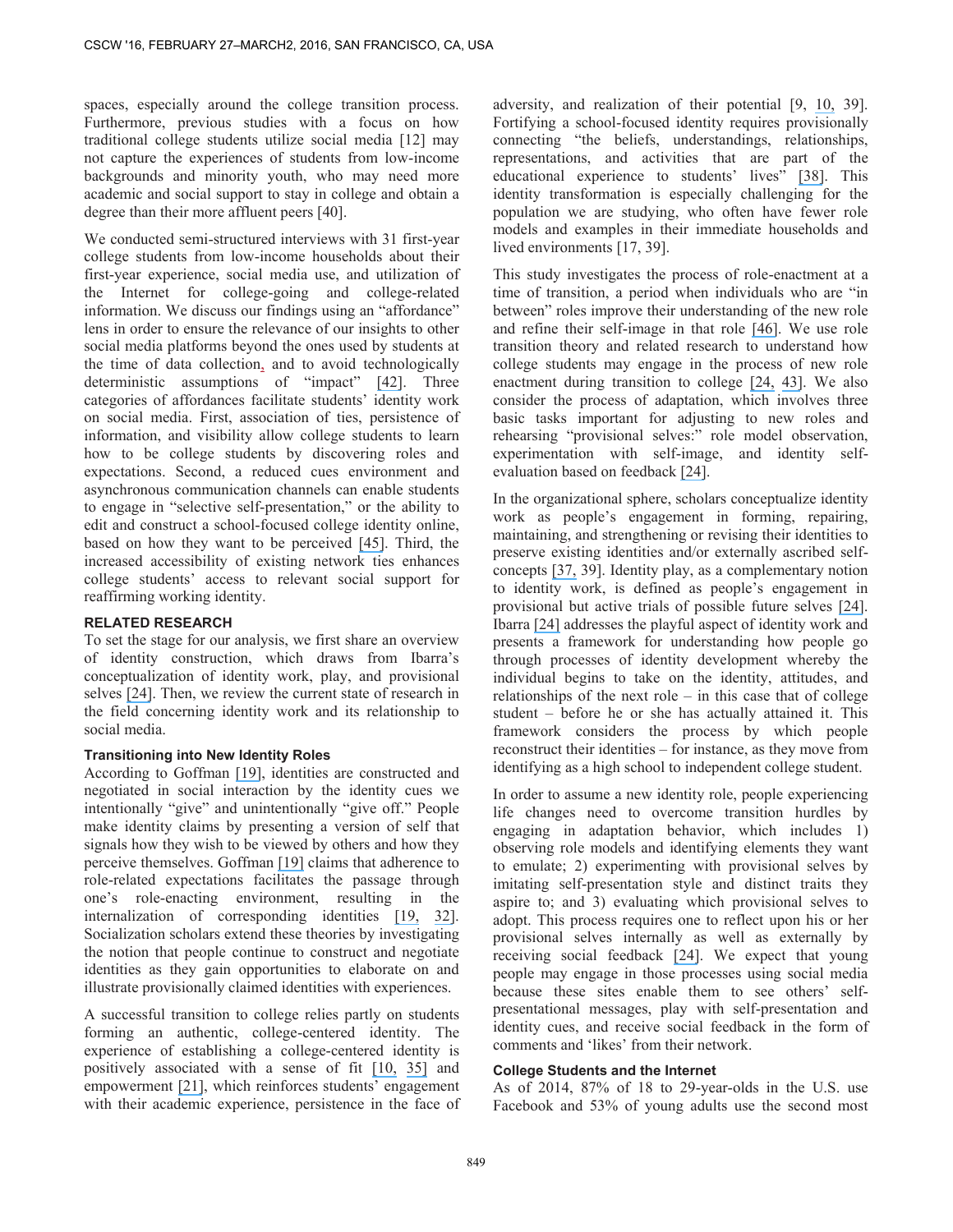popular social media site, Instagram [14]. Research on digital inequality demonstrates that although a majority of adolescents use social media, how they use these platforms varies based on demographic factors such as gender, race, and socio-economic background [23, [27,](https://www.researchgate.net/publication/257253228_Inequalities_in_Facebook_use?el=1_x_8&enrichId=rgreq-68524b59c56a2362297d5e2f74b121c2-XXX&enrichSource=Y292ZXJQYWdlOzMwMjY5NTAyNTtBUzozNjAyMTQwNTEyMTMzMTZAMTQ2Mjg5MzEzMDgwOA==) [28\]](https://www.researchgate.net/publication/49669042_The_Effect_of_Gender_Ethnicity_and_Income_on_College_Students). Specific uses of the site may be related to students' academic performance. Analyzing usage of Facebook and its relationship to student GPA, Junco found that using the site to share links and to check on friends was positively associated with GPA while chatting and posting status updates were negatively associated [\[26\]](https://www.researchgate.net/publication/220030165_Too_much_face_and_not_enough_books_The_relationship_between_multiple_indices_of_Facebook_use_and_academic_performance?el=1_x_8&enrichId=rgreq-68524b59c56a2362297d5e2f74b121c2-XXX&enrichSource=Y292ZXJQYWdlOzMwMjY5NTAyNTtBUzozNjAyMTQwNTEyMTMzMTZAMTQ2Mjg5MzEzMDgwOA==). In another study, Junco [\[27\]](https://www.researchgate.net/publication/257253228_Inequalities_in_Facebook_use?el=1_x_8&enrichId=rgreq-68524b59c56a2362297d5e2f74b121c2-XXX&enrichSource=Y292ZXJQYWdlOzMwMjY5NTAyNTtBUzozNjAyMTQwNTEyMTMzMTZAMTQ2Mjg5MzEzMDgwOA==) found that African American students were less likely to use the site to check on friends and tag photos, activities that may help with social integration into college and, as other work indicates, academic achievement. This study also identified a relationship between parental educational level and specific Facebook activities, such that those with less educated parents were less likely to use the site for active communication with peers, such as chatting and RSVPing to events, potentially limiting their ability to benefit from their use [\[27\]](https://www.researchgate.net/publication/257253228_Inequalities_in_Facebook_use?el=1_x_8&enrichId=rgreq-68524b59c56a2362297d5e2f74b121c2-XXX&enrichSource=Y292ZXJQYWdlOzMwMjY5NTAyNTtBUzozNjAyMTQwNTEyMTMzMTZAMTQ2Mjg5MzEzMDgwOA==). College students report that they use Facebook as one of their primary communication sources [\[36\]](https://www.researchgate.net/publication/211905896_The_ECAR_Study_of_Undergraduate_Students_and_Information_Technology_2010?el=1_x_8&enrichId=rgreq-68524b59c56a2362297d5e2f74b121c2-XXX&enrichSource=Y292ZXJQYWdlOzMwMjY5NTAyNTtBUzozNjAyMTQwNTEyMTMzMTZAMTQ2Mjg5MzEzMDgwOA==), but these findings suggest that disadvantaged college students may not make use of the platform's affordances to build a social support system which could assist with social adjustment to college.

## **Identity Work on Social Media**

Social network sites (SNSs) feature a unique set of affordances that facilitate the display of identity information via the profile and other features [16]. Such affordances have the potential to affect identity by reshaping how individuals view themselves and others. The affordances of SNSs related to identity processes include selective self-presentation and asynchronicity [15]. Selective self-presentation, the act of emphasizing or deemphasizing identity cues, allows individuals to curate a desired impression [\[45\]](https://www.researchgate.net/publication/285323169_Theories_of_computer-mediated_communication_and_interpersonal_relations?el=1_x_8&enrichId=rgreq-68524b59c56a2362297d5e2f74b121c2-XXX&enrichSource=Y292ZXJQYWdlOzMwMjY5NTAyNTtBUzozNjAyMTQwNTEyMTMzMTZAMTQ2Mjg5MzEzMDgwOA==). Asynchronicity permits individuals to take their time constructing a profile or messages on social media and gives users the opportunity to focus on their self-presentational messages without interfering with conversational flow [\[45\]](https://www.researchgate.net/publication/285323169_Theories_of_computer-mediated_communication_and_interpersonal_relations?el=1_x_8&enrichId=rgreq-68524b59c56a2362297d5e2f74b121c2-XXX&enrichSource=Y292ZXJQYWdlOzMwMjY5NTAyNTtBUzozNjAyMTQwNTEyMTMzMTZAMTQ2Mjg5MzEzMDgwOA==).

The social and technical context of social media can also pose constraints for emergent adults' identity work: online environments often include networked contexts in which social groups are collapsed, audiences are impossible to accurately identify, and anything posted online could be taken out of context [7, 8].

Haimson et al. [\[22\]](https://www.researchgate.net/publication/275345150_Online_Inspiration_and_Exploration_for_Identity_Reinvention?el=1_x_8&enrichId=rgreq-68524b59c56a2362297d5e2f74b121c2-XXX&enrichSource=Y292ZXJQYWdlOzMwMjY5NTAyNTtBUzozNjAyMTQwNTEyMTMzMTZAMTQ2Mjg5MzEzMDgwOA==) explore social media as a space to do identity work around gender transitions. They found that people undergoing gender transition found inspiration, understanding, and an audience for experimentation from close friends and from strangers, but not from acquaintances. Similar to how Haimson et al. explore social media's role in identity work while undergoing gender transition, we examine social media affordances that can

support the transition from a high school student to a college student. We pose the following research questions:

RQ1: Does using SNSs to observe role models influence disadvantaged college students' identity transition processes and, if so, how?

RQ2: In what ways does enacting and reaffirming their provisional college identities via SNSs influence disadvantaged students' identity transition processes?

RQ3: What are the barriers to sharing college-related information online that could limit the opportunities presented by social media for engaging in identity work?

# **METHODS**

# **Participants**

To recruit participants, a sample of first year students at a large public Midwestern research university was selected by the registrar based on students' household income data. To qualify, participants needed to be from families with a combined income of less than \$50,000, which is below the national household median income [\[13\]](https://www.researchgate.net/publication/272488582_Income_Poverty_and_Health_Insurance_Coverage_in_the_United_States_2005?el=1_x_8&enrichId=rgreq-68524b59c56a2362297d5e2f74b121c2-XXX&enrichSource=Y292ZXJQYWdlOzMwMjY5NTAyNTtBUzozNjAyMTQwNTEyMTMzMTZAMTQ2Mjg5MzEzMDgwOA==). Out of 6500 enrolled first year students, 9.7% (630 students) met our criteria. Of this group, 400 were randomly selected to receive an email from the registrar inviting them to participate in the study and to take a brief online screener survey. The screener survey, used to select interview participants, collected information about demographics and social media use.

Our final dataset included 33 students – 12 men, 21 women. 18 participants identified as Students of Color and 15 participants identified as white. All of the participants had completed their first year of undergraduate education. Twenty-five participants were first generation college students. 22 students declared a major in the engineering, science, or technology fields; the remaining students majored in humanities, political science, business, or were undecided. The sample was split evenly between in and out of state students.

# **Procedure**

We conducted semi-structured interviews with first year college students to learn about their transition experiences and their use of social media to gain college-related information (from the time they were a senior in high school until the end of their first year in college). Interviews were conducted between July 2014 and September 2014 and ranged from 45 to 90 minutes. We conducted interviews until we reached saturation. Twentyfive participants were interviewed using video conferencing software; all others were interviewed in person. We compensated each participant \$25 for their time.

Each interview began with warm-up questions that asked participants about their hometown, their summer plans, and how they thought their first year went. The interview protocol also covered their social media usage, their precollege transition experiences, and their campus transition.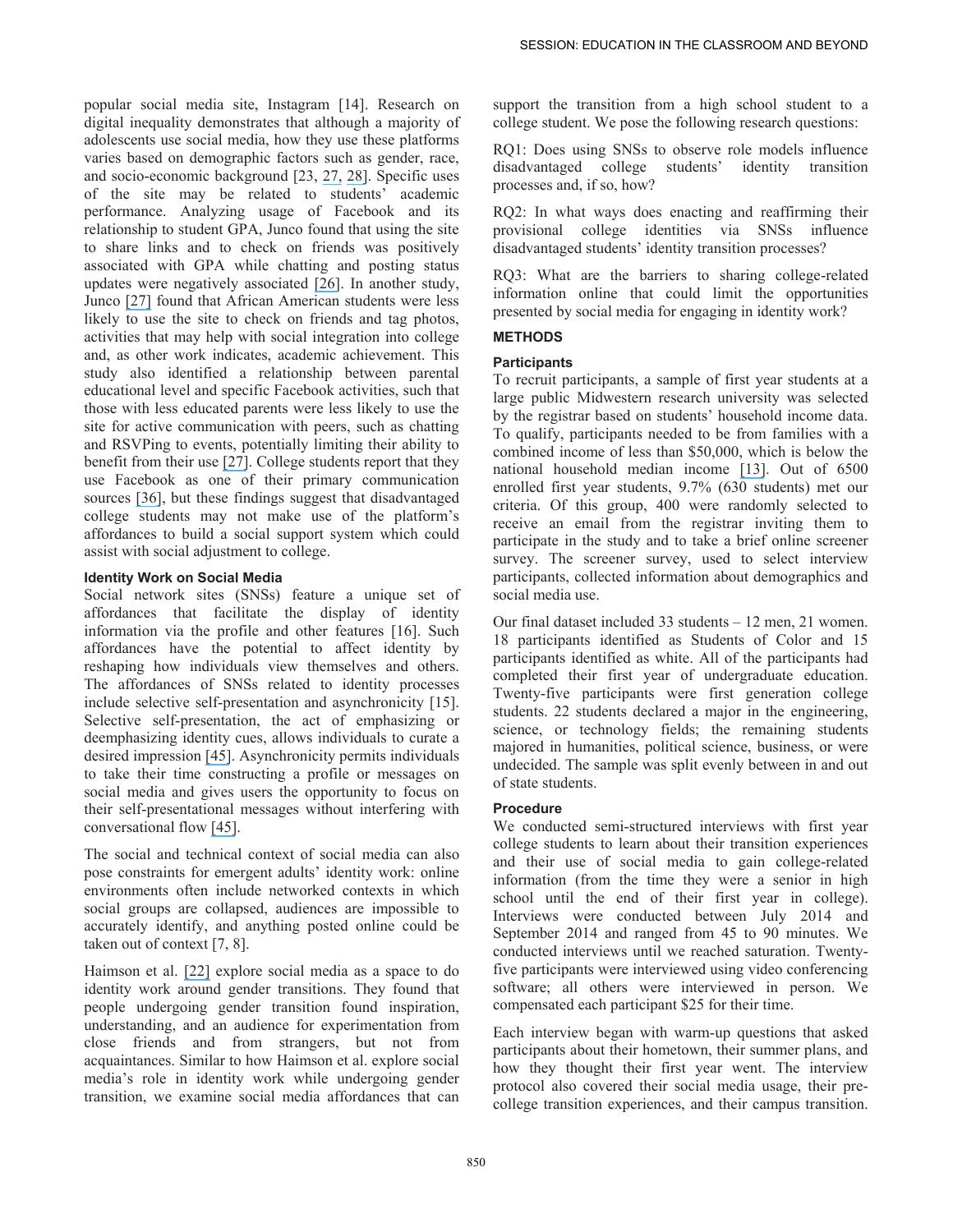Additionally, the interviewer asked participants about their social network site use, their social media posting practices, and how they searched for information online. For the latter, we asked participants how they attained collegegoing information (information needed to make a decision about which institution to enroll in) and college-related information (information about academic, social, and professional aspects of college they would need to ease their transition to the college environment).

After the interview, we asked participants to log into Facebook and to talk about interactions on their page that related to college (e.g., visual artifacts of college life, postings about campus events or class experiences). As they did so, we asked participants to identify instances where they communicated with others about college or shared college-related information.

## **Data Analysis**

The first author inductively coded the transcripts for emerging themes [\[31\]](https://www.researchgate.net/publication/43220402_Qualitative_Research_Design_An_Interactive_Approach_JA_Maxwell?el=1_x_8&enrichId=rgreq-68524b59c56a2362297d5e2f74b121c2-XXX&enrichSource=Y292ZXJQYWdlOzMwMjY5NTAyNTtBUzozNjAyMTQwNTEyMTMzMTZAMTQ2Mjg5MzEzMDgwOA==) using Atlas.ti. After identifying the relevance of information-seeking about college, social media practices, and social support received through social media, a meta-matrix was developed to compare examples across participants [\[33\]](https://www.researchgate.net/publication/272566756_Qualitative_Data_Analysis_A_Methods_Sourcebook?el=1_x_8&enrichId=rgreq-68524b59c56a2362297d5e2f74b121c2-XXX&enrichSource=Y292ZXJQYWdlOzMwMjY5NTAyNTtBUzozNjAyMTQwNTEyMTMzMTZAMTQ2Mjg5MzEzMDgwOA==). When we revisited and organized the emergent themes from the interview data into the metamatrix, we focused on understanding how the themes found in the data could support the process of adaptation found in the socialization literature. In the section that follows, M (male) and F (female) denote participants' gender and FG signifies first-generation students.

#### **RESULTS**

#### **Learning How to Be College Students on Social Media**

Our first research question asked how disadvantaged college students used social media to observe role models and to identify roles and characteristics that they wanted to emulate. We found that participants turned to social media to connect with mentor-like figures who gave them advice about how to succeed in college. Another way that participants learned about characteristics they wanted to emulate as college students was to learn not from one specific individual, but from the aggregate collection of content produced by multiple people in their networks.

We asked participants how they learned about college before they arrived on campus. Some participants reported interacting with older college students on social media about whether they liked college, what classes they took, and what they planned to major in. Participants learned from more senior students' posts about what they would experience in the near future. For example, as a high school senior, P15 (F) reported getting a feel for college culture through pictures or comments older students posted on social media:

*So, during [my senior year of high school], I did follow a lot of people that went to my high school, because some of them did graduate. They* 

*would tweet about how they felt about school or how it was so different and all this other stuff. …And I would read some of their tweets to get a feel for it … [On] Instagram, people post a lot of pictures in college, so there's all these pictures.* 

The composition of participants' friends network affected the extent to which they could easily access college-going information via social media. We observed differences in how participants used social media to gain college-related information based on whether they had an older sibling or relative who had gone to college. P10 (F) used Facebook Messenger to connect with her brother's friends in college:

*My brother put me in contact with a few people that I sent messages to on Facebook just because it's really easy to find people on Facebook if you just know their full name. So I did that, but other than that I didn't really –*  $\pi$ *. So what kind of things did you ask the folks that your brother put you in contact with?] I asked them general questions, like how they like the school. Maybe what the classes were like, and what their favorite and least favorite thing about the school was.* 

In contrast, P21 (F, FG), a first-generation college student without siblings that attended college, said social media did not provide the kind of information she wanted to see:

*We [my friend and I] would say, 'College is like [a] strange fantasy land we don't know much about.' For whatever reason, we noticed that on social media, college students who we followed wouldn't open up about their experiences. We didn't really receive that much insight into their experiences.* 

For college-related information during their first year of college, participants followed people or Facebook groups to keep up-to-date on information they would need to survive in college as well as to pursue professional interests (learn about strategies for the MCAT, a national standardized test for medical school applicants, or the LSAT, a national standardized test for law school applicants). P3 (F, FG) noted how she liked using social network sites because they enabled her to "look and see what [her friends] are up to" and to use Facebook and Twitter "for advice about college—not necessarily the acceptance, but how to survive on a college diet, how to survive in a college dorm, how to not kill your roommate when you want to…" The extent to which participants actively used social media for seeking college-related information varied: some participants followed people they knew on social media and merely observed their posts, whereas others actively asked questions and sought advice on how to be a college student. For instance, P3 (F, FG) noted that she was mostly a lurker, while P15 (F) told us that she actively engaged on social media and relied on Twitter to share and find quality college-related information: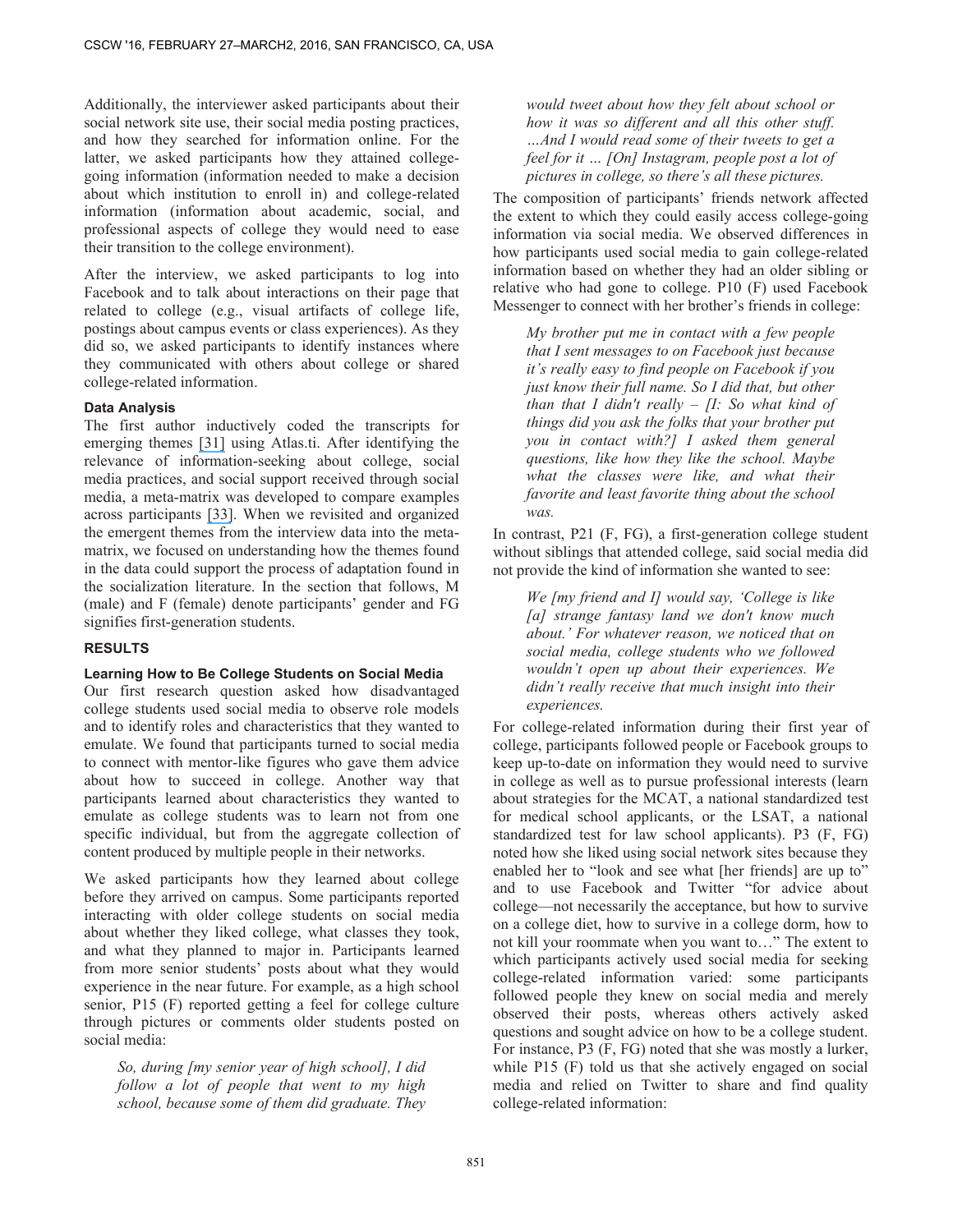*I tweet about my exams a lot, when I'm studying for exams… I want to tweet, 'Hey, guys. Studying for an exam.' And get right back to it. [laughter] So, I do tweet about that stuff…When I have advice about a class or I'm missing a class in my schedule, I'd tweet that, and the upper classmen actually respond and tell me about classes or what kind of professors, or to go to ratemyprofessors.com. They do tell you that stuff. I think that's really helpful.* 

Through Twitter, P15 (F) also communicated with older college students for information about things like good study spots during finals. Similarly, participants with a specific career in mind described using social media to connect with people who shared their interests. For instance, P15 followed people at her school who were also pre-med on Twitter in order to monitor what they were talking about and doing. Similar to P15 (F), P29 (M, FG) discussed how he paid attention to posts on Facebook about classes, scholarships, or a professional development program that piqued his interest.

Fourteen of our participants described how SNSs and other social media functioned as a source of college-going and college-related information – either by observing the content other users posted on the site or by facilitating oneon-one direct messaging with weak ties and/or strong ties who were inaccessible (or less accessible) offline. In the next section, we discuss how students enacted provisional selves as college students during their first year in college.

## **Enacting and Reaffirming Provisional College Identities Online**

Our second research question asked how the affordances of social media allowed individuals to enact and reaffirm their reconstructed working identity. When we compared firstgeneration and traditional college students in our sample with regard to how they enacted provisional selves via their social media practices, we did not see major differences with the exception of P11 (F, FG). P11, who strongly identified as a first-generation college student, used social media to give advice to younger students at her high school and others in her network, who she knew would be going through similar experiences. She tweeted about which professors she liked, why she liked a certain class, and other memorable college-related experiences that she thought might be useful. As a first-generation college student, she hoped that younger first-generation students would benefit from her social media posts.

At the beginning of their first year, students who did not express strong identification as first-generation college students, such as P9 (F, FG), reported following university groups and 'liking' their posts to indicate her interests. P5 (F, FG) shared new experiences she had with friends such as a casual get-togethers, fun dinners, or traveling photos. When asked what impression P15 (F) thought she presented to her audience on social media, she mentioned being

motivated to show the more playful and positive aspects of her college identity:

*I think [the audience] would think that I really like sports, and I really like joking. Like when people try to take stuff really serious on Twitter, I'm really... I try to make it a joke. I don't want people to be all sad. And I really care about... I tweet about my future a lot and my family. So, I think they'll know that I really look at the future.* 

Our analysis suggested that participants turned to social media to get social reaffirmation and/or social support by receiving feedback on the provisional college selves that they presented. For instance, when P18 (F) passed a difficult college class, she posted about it on Facebook, and received 31 'likes' from her peers and family members. P14 (F) implied that she was motivated to change her profile picture and cover photo of her Facebook page to a promotional poster for a student organization in order to receive positive feedback in the forms of 'likes' and comments on Facebook. Similarly, P14 (F) said her motivation for changing her profile picture was a desire to reflect her feminist identity for a feminist group event and to gain positive reaffirmation from her friends and family:

*[I: Who were the groups of people that were responding to you?] Mostly people from my [feminist organization] group. I just feel like a lot of the friends that I made at the University really identify as feminists, so I think that they were all excited about it. And my family members loved it, too.* 

During finals, P29 (M, FG) told us that college students, including himself, posted motivational messages about surviving finals on social media:

*I know a lot of my other friends, when finals will be coming or something, they will post these statuses, kind of like motivational messages, and I love reading them because it's like the stuff that I post too, but it also motivates me, like, 'I can do this, finals are just a part of college, you can get through it.'* 

These forms of encouragement may have helped participants maintain and affirm new provisional identities under stressful or challenging conditions.

Other participants noted that seeing posts about classmates' success on social media motivated them to maintain their provisional college identities. For instance, P29 (M, FG) explained how seeing his friend get an internship made him happy and motivated:

*It kind of makes me proud and happy to see that other people are doing stuff too and not just me. It makes me think, 'At one point, I'll be doing that too.' Not necessarily in that field, but I will be doing big things like that, like internships and*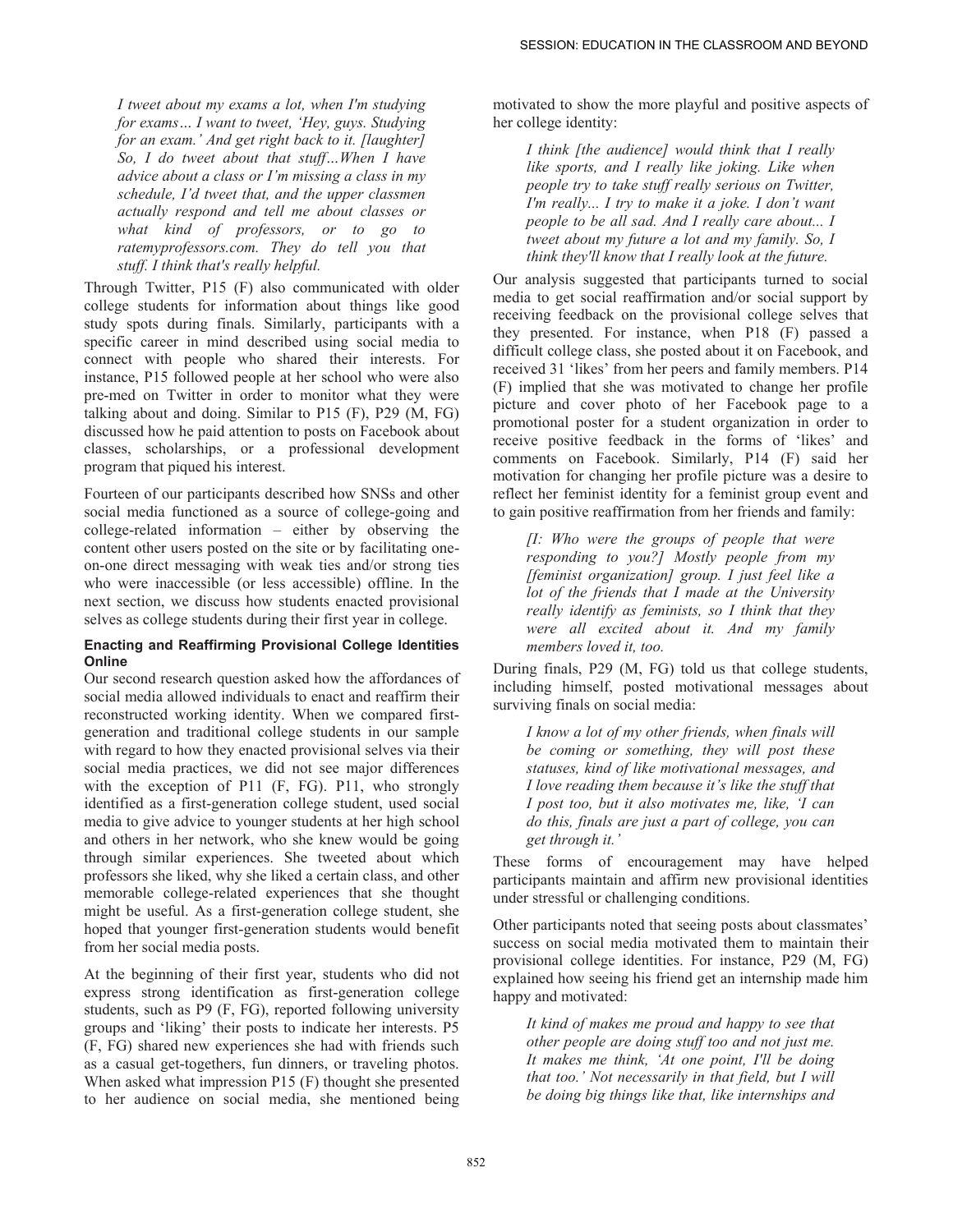## *new jobs. It motivates me and makes me happy at the same time.*

We observed participants comparing their college experiences with their peers through social media, which encouraged them to maintain a provisional college identity.

# **Barriers to Sharing Online**

Our last research question asked about barriers to sharing college-related information online, which could limit the opportunities presented by social media for reconstructing identity work. Although participants used social media for gaining a perspective on what it was like to be a college student, they were careful not to disclose too much information due to the visibility of their social media content and the norms of sharing information on social media platforms. Students were sensitive about sharing information for the following reasons: perceived fear of judgment, perceived norms around sharing information on social media, privacy concerns, inefficiency, and a perceived lack of intimacy.

#### *Perceived Fear of Judgment*

For our participants, one of the barriers to posting collegerelated information on social media was the perceived judgment from one's social network. For instance, P7 (M, FG) assessed what to post based on responses he expected to receive from family members and friends on social media, an outcome of the "context collapse" often associated with sites such as Facebook [\[47\]](https://www.researchgate.net/publication/235616529_I_Tweet_Honestly_I_Tweet_Passionately_Twitter_Users_Context_Collapse_and_the_Imagined_Audience?el=1_x_8&enrichId=rgreq-68524b59c56a2362297d5e2f74b121c2-XXX&enrichSource=Y292ZXJQYWdlOzMwMjY5NTAyNTtBUzozNjAyMTQwNTEyMTMzMTZAMTQ2Mjg5MzEzMDgwOA==). He described how he refrained from posting anything personal or negative about college on social media in order to avoid responses from unintended audience members:

*I really try to keep anything super personal off [social media]... Because it seems like college, everybody thinks that they know more about college than what you do ... So you post something like, 'Oh man these classes are really killing me!' or 'Oh man why do I have to do this?' … Then all of a sudden you get these 20 some odd comments about, 'Oh, well, [P7], you need to be doing this because this or this or this' and 'it's good for your future…'* 

Similarly, P31 (F, FG) expressed concerns about being perceived as one-dimensional and too focused on college if she posted a lot of content about college. P21 (F, FG) reported manufacturing an exciting social media presence that did not fully capture all dimensions of her college experience:

*I like to take pictures of the high points of my week or the fun things I'm doing, and only share those and not share the six hours I spent in the library or how I just took a five-hour nap. No one cares about those mundane things… Nobody wants to follow a boring person… I just think [positive self-presentation] makes for more interesting social media presence and I also* 

## *think it … maybe enhances your conversations once you finally see those people face-to-face."*

P21 (F, FG) refrained from posting some questions publicly to social media because she didn't want to appear unknowledgeable:

*I mean, you don't really want to publicize [that] I'm not capable of figuring out where to find the best cup of coffee. You don't really want to create that persona about yourself on social media.* 

According to Gershon, prospective employees create corporate-friendly social media profiles, but their efforts are hindered by a lack of flexible self-presentation, especially when there are multiple sets of audiences to address and when they manage self-presentation across multiple SNS platforms [\[48\]](https://www.researchgate.net/publication/267340394_Selling_Your_Self_in_the_United_States?el=1_x_8&enrichId=rgreq-68524b59c56a2362297d5e2f74b121c2-XXX&enrichSource=Y292ZXJQYWdlOzMwMjY5NTAyNTtBUzozNjAyMTQwNTEyMTMzMTZAMTQ2Mjg5MzEzMDgwOA==). Not only were participants concerned about how they would be perceived by their social group, they were also concerned about the risk of getting judged by future employers. P22 (M, FG) mentioned his concern for not showcasing something that could be detrimental to his goals and his ability to realize his desired future self. He described how he deleted his Twitter account, because he did not like what his fraternity friends were posting:

*I deleted Twitter. It's just out of control, not mine, other people's ... I know some of the pictures people have been posting and, I'm sorry, like your future employer will see these pictures. Or maybe your McDonald's employer will not see these pictures, but they don't care. But if you're planning on going to law school, or if you're planning on going into law enforcement … it makes me think that's probably not a good decision, or posting about smoking weed or mollies. These things are illegal, and, if you want to do them, I don't care. That's your business. But posting about doing illegal substances on Facebook or on Twitter – like, come on!* 

## *Perceived Social Norms on Social Media*

Participants expressed concerns about not violating the perceived social norms on Facebook by asking for college advice publicly on social media. P31 (F, FG) told us that she was highly conscious about the fact that not everyone would appreciate her asking for college advice:

*It's just that asking for college advice wouldn't help the people in my social network necessarily, so it is kind of just a courtesy thing. I don't scroll through my note and news feed and see something that is not relevant to me. So I think people are now just like, "Okay, if I don't want to see that, I'm not going to make someone else see that."*

When the interviewer asked her if it would be a bad thing to ask questions about college, her response noted how the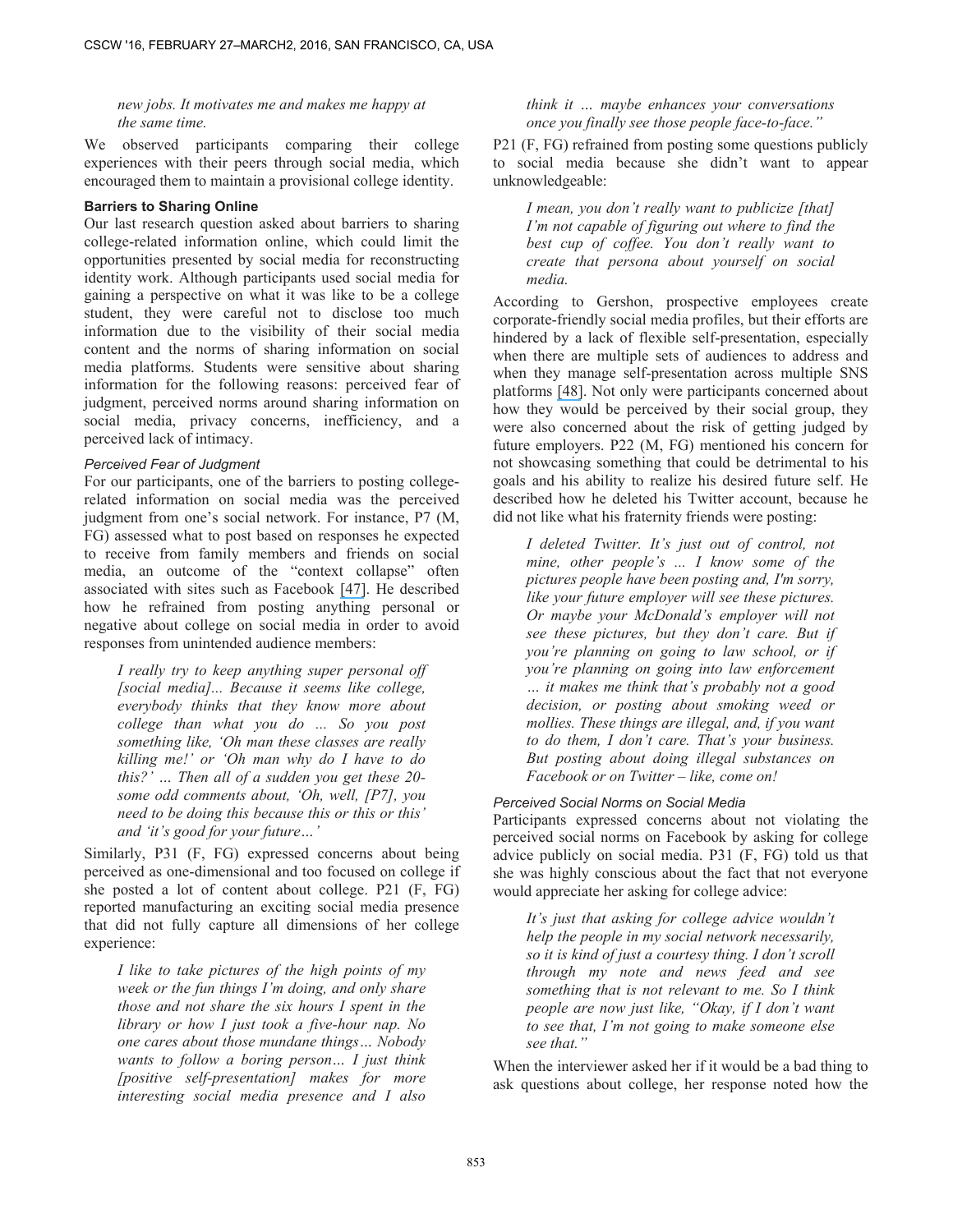collective social norm on Facebook prohibited people from seeking college-related information publicly:

*Facebook is not really the place to do it. If people do ... We have something like college workshops and college seminars, and college night, all these things. People are pretty much familiar with it and then if they have a question, they'll seek you personally. It's not really a public forum or.... There are so many other places to do it publicly that it's more acceptable, but Facebook is more just a social, like, "Here's my private, personal life." You don't really... If there's a place to do it else that's more professional, you're going to do it there.* 

# *Privacy Concerns*

Because social media content will persist over time and users could not predict who would see their posts in the future, 20 of our participants reported being extremely careful about what they posted, and one participant refrained from posting anything publicly altogether. P3 (F, FG) commented on the persistence of content as one primary reason for only posting appropriate materials. Thus, she defined appropriateness based on the test of time:

*I feel like [social media content] will never disappear on Facebook, and I feel as though most people are always evolving their perspectives. So, I don't really feel the need to constantly post something that can change in days or months, a year.* 

P5 (F, FG) suggested that she considered searchability and visibility of her identity online when sharing identity information using social media:

*In the world we're in now, your face-page really can be someone's first impression of you. … I guess I try to filter the things that I post through 'how much would I respect another person if they were posting this?'* 

When P22 (M, FG) was applying to colleges, he considered tweeting the university's Twitter account questions about college, as encouraged by the college. However, knowing that all of his friends would see his questions stopped him from posting a tweet to the school's Twitter account publicly because details about his college application process were not "appropriate for [his] friends to know." High school seniors, who contacted college students for advice, also expressed concerns around privacy. High school seniors from P31's (F, FG) school only contacted her by Facebook Messenger or by texting to learn about her life away from home and at the university.

# *Inefficiency and a Lack of Intimacy of the Public Channel*

P31 (F, FG), for one, said that she didn't seek information from older college students through social media because it was inefficient and impersonal.

*Texting's just easier than opening up the app to contact someone. And I feel it's more personal through text versus just a quick Facebook wall post or something* 

P25 (M, FG) also preferred texting to public posts because of privacy and because "I always carry my phone with me everywhere." However, in terms of contacting people, some participants, such as P10 (F), reported finding it easier to do so through social media.

# *Opportunities for Sharing Information*

The way participants used Facebook Groups also suggested that this feature removed some of the barriers to sharing information publicly. P6 (F) talked about how Facebook groups allowed users to broadcast information to many individuals with shared interests, without having to know them personally. For instance, P6 (F) joined the Facebook group for the university's honors society, where people asked for advice on what classes to take. P28 (M, FG) joined a group for students interested in the STEM field, where he found out about a summer STEM program at another university.

Participants mentioned that the Facebook Page for the university's incoming class of first year students was beneficial. For P5 (F, FG), a Facebook group for her graduating class allowed her to connect with classmates before the beginning of school by finding out about shared interests:

*That's how we all have started talking, and we ended up going on a trip together to Chicago to see a show at the beginning of school because we all started talking about it. So it just depends. Sometimes I'll make new friends over those Facebook groups, but for the most part, I'm interacting with people that I know or people that I have some sort of connection to.* 

We find that participants are highly conscious about what image they present on social media. The social norm around posting only positive, interesting aspects of their lives generated a polished version of college life, which, unless participants had a connection that purposefully used social media to help incoming students or were a part of incoming first year students' Facebook group, acted as a barrier for social media to be an efficient channel for doing identity work. Norms against posting negative or overly candid content may have inhibited expressions of a wider repertoire of possible selves – expressions that could act as a bridge between the current state and one's desired self.

# **DISCUSSION**

# **Identity Work and Transitioning on Social Media**

Disadvantaged college students used social media platforms to explore, enact, and affirm provisional identities as they transitioned into college. First, disadvantaged college students used social media to observe older students' identity work, which was made visible via social media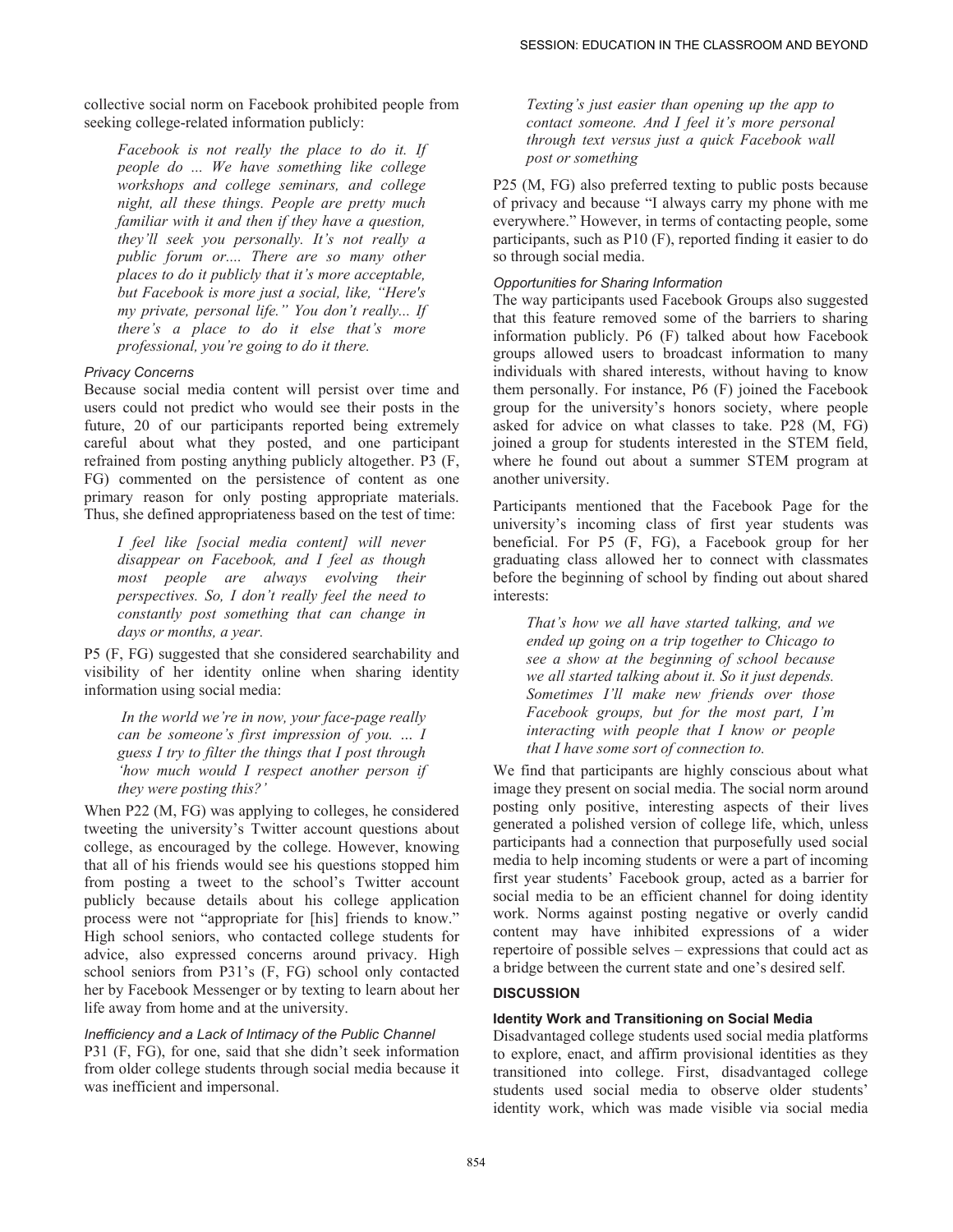postings. Additionally, they made use of social media's efficient access to association of ties and posed questions to older students that acted as mentors. This helped to demystify the transition process, as disadvantaged college students gained information about specific academic and social challenges they might face in college. In learning how to be college students provisionally, we found that older siblings or relatives played a significant role in breaking structural barriers by being a resource for the often unstated "rules of the game" regarding how to be an effective student [29]. The literature on student retention focuses on whether parents have college experience or not, but we found that older siblings or relatives may be just as important for helping students navigate the process. In fact, we found that social media can amplify these benefits by providing access to older siblings' networks.

Second, disadvantaged college students enacted provisional college selves as they re-aligned role expectations. Students began to claim new roles as college students by posting college-related pictures and status updates. On social media and other online contexts, students constructed positive and school-focused college identities. Only P5 (F, FG) and P21 (F, FG), who described their first-generation status as salient to their identity, took the initiative to demystify aspects of college life for others as they constructed their college identity on social media.

Lastly, access to a diverse association of ties on social media afforded college students the ability to gain social support in the forms of 'likes' and comments, which helped forge and expand their present working identity. Students showcased interests important to their college identity – such as passing a test or getting an internship – and received positive feedback from family, friends from their hometown, and friends from college. Relationships with classmates and college groups are important for creating a context for students to determine expectations about what their identities as students ought to and will be [\[18\]](https://www.researchgate.net/publication/265032414_Learning_from_academia_The_importance_of_relationships_in_professional_life?el=1_x_8&enrichId=rgreq-68524b59c56a2362297d5e2f74b121c2-XXX&enrichSource=Y292ZXJQYWdlOzMwMjY5NTAyNTtBUzozNjAyMTQwNTEyMTMzMTZAMTQ2Mjg5MzEzMDgwOA==). Our findings indicate that students used social media to look at one another's identity work and motivated one another to excel in their newfound identity in difficult times. Similar to Ibarra's work, we found that adaptation to new roles depends not only on looking the part but also external validation from peer groups [\[24\]](https://www.researchgate.net/publication/247292037_Provisional_Selves_Experimenting_With_Image_and_Identity_in_Professional_Adaptation?el=1_x_8&enrichId=rgreq-68524b59c56a2362297d5e2f74b121c2-XXX&enrichSource=Y292ZXJQYWdlOzMwMjY5NTAyNTtBUzozNjAyMTQwNTEyMTMzMTZAMTQ2Mjg5MzEzMDgwOA==).

Our analysis suggests that these social media affordances could help college students engage in identity work because these affordances resonate with social and psychological processes researchers have previously identified as instrumental in constructing or modifying identities during transition [25]. According to Baumeister and colleagues [\[5\]](https://www.researchgate.net/publication/13685625_Ego_Depletion_Is_the_Active_Self_a_Limited_Resource?el=1_x_8&enrichId=rgreq-68524b59c56a2362297d5e2f74b121c2-XXX&enrichSource=Y292ZXJQYWdlOzMwMjY5NTAyNTtBUzozNjAyMTQwNTEyMTMzMTZAMTQ2Mjg5MzEzMDgwOA==), the mechanisms underlying the role of social interaction in altering possible selves are information and support, identification, and social validation and comparison. We found that students' engagement on social media correspond to core identity tasks Ibarra claims are instrumental for role changes [25]. For instance, seeking out information about various aspects of college life was instrumental in helping students establish provisional identities. Presenting and sharing college-related selves may help buffer newer, more provisional possibilities from the rules of and obligations that govern more established identities. Lastly, students reaffirmed college identity after they gained social support from social ties, which is one of the mechanisms underlying the role of social interaction in adopting possible selves.

Our findings on students' transitional identity work complement recent research exploring how social media can support life-changing events. For instance, our study extends work by Haimson et al. [\[22\]](https://www.researchgate.net/publication/275345150_Online_Inspiration_and_Exploration_for_Identity_Reinvention?el=1_x_8&enrichId=rgreq-68524b59c56a2362297d5e2f74b121c2-XXX&enrichSource=Y292ZXJQYWdlOzMwMjY5NTAyNTtBUzozNjAyMTQwNTEyMTMzMTZAMTQ2Mjg5MzEzMDgwOA==), which investigated how online self-presentation opportunities can enable transgender people to reinvent their personal style. Both Haimson et al.'s and our findings suggest that identity search, exploration, and advice-seeking behavior, which resulted in ideas for possible and ideal future selves, need to be supported better by online tools. Haimson et al. found that the complexities of self-presentation online during identity change would benefit from design that better supports a public aspect of change management, where users can constantly reassess and negotiate self in relation to others. They also called for a private, collaborative social system with more control over privacy. Ibarra [\[24\]](https://www.researchgate.net/publication/247292037_Provisional_Selves_Experimenting_With_Image_and_Identity_in_Professional_Adaptation?el=1_x_8&enrichId=rgreq-68524b59c56a2362297d5e2f74b121c2-XXX&enrichSource=Y292ZXJQYWdlOzMwMjY5NTAyNTtBUzozNjAyMTQwNTEyMTMzMTZAMTQ2Mjg5MzEzMDgwOA==) found that junior level professionals try out and adopt provisional selves when they move into a more senior role within a corporate setting. Our work may extend Ibarra's work in that we look at how social media can supplement face-toface channels in supporting new employees' identity work by connecting them to older and more experienced students [\[24\]](https://www.researchgate.net/publication/247292037_Provisional_Selves_Experimenting_With_Image_and_Identity_in_Professional_Adaptation?el=1_x_8&enrichId=rgreq-68524b59c56a2362297d5e2f74b121c2-XXX&enrichSource=Y292ZXJQYWdlOzMwMjY5NTAyNTtBUzozNjAyMTQwNTEyMTMzMTZAMTQ2Mjg5MzEzMDgwOA==). Our work may also complement existing work on supporting fatherhood on social media sites [\[3\]](https://www.researchgate.net/publication/300727716_Understanding_and_Supporting_Fathers_and_Fatherhood_on_Social_Media_Sites?el=1_x_8&enrichId=rgreq-68524b59c56a2362297d5e2f74b121c2-XXX&enrichSource=Y292ZXJQYWdlOzMwMjY5NTAyNTtBUzozNjAyMTQwNTEyMTMzMTZAMTQ2Mjg5MzEzMDgwOA==). Ammari and Schoenebeck [\[3\]](https://www.researchgate.net/publication/300727716_Understanding_and_Supporting_Fathers_and_Fatherhood_on_Social_Media_Sites?el=1_x_8&enrichId=rgreq-68524b59c56a2362297d5e2f74b121c2-XXX&enrichSource=Y292ZXJQYWdlOzMwMjY5NTAyNTtBUzozNjAyMTQwNTEyMTMzMTZAMTQ2Mjg5MzEzMDgwOA==) found that fathers, whose roles are steadily changing, experience judgment and stigma online. They suggested that fathers would benefit from an anonymous platform that allowed them to comfortably communicate with one another [\[3\]](https://www.researchgate.net/publication/300727716_Understanding_and_Supporting_Fathers_and_Fatherhood_on_Social_Media_Sites?el=1_x_8&enrichId=rgreq-68524b59c56a2362297d5e2f74b121c2-XXX&enrichSource=Y292ZXJQYWdlOzMwMjY5NTAyNTtBUzozNjAyMTQwNTEyMTMzMTZAMTQ2Mjg5MzEzMDgwOA==).

Our analysis posits that social media platforms support identity work for disadvantaged college students in transition; however, there are barriers to sharing aspects of college life that may constrain them from benefiting fully from all that the platforms afford. With the hope that these insights may facilitate the creation of useful socio-technical interventions, the next section proposes design conditions for supporting identity work on social media during a transition period. Although our design approaches address the needs of first-generation and low-income college students, we believe they will also be useful for other users who may be undergoing identity transitions as well as the general population of first year college students.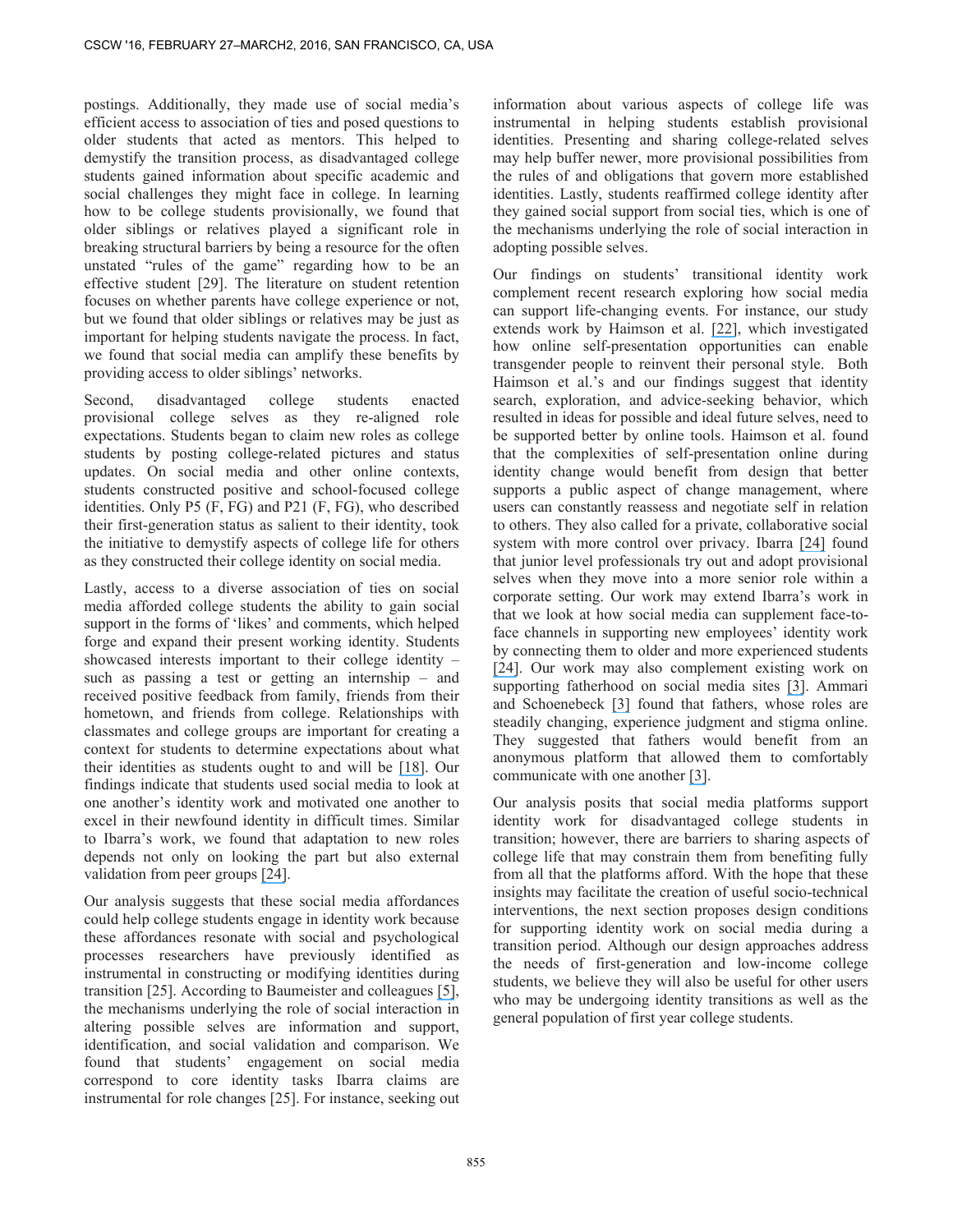## **Design Approaches for Supporting Identity Work during a Transition Period**

# *Increase Visibility of Mentors*

Our analysis demonstrates that college students can engage in external identity work, but the extent to which they utilize social media for identity play, or exploring possible self-images that they could adopt [24], is limited. The transition from possible selves to adapting a new role occurs when individuals 1) observe role models and identify elements they want to emulate; 2) experiment with provisional selves by imitating self-presentation style and distinct traits they aspire to; and 3) evaluate which provisional selves to adopt [24].

In order to rework identities in practice, social network sites, particularly ones that serve as the primary SNS platform within a student group, could explore designs that enable incoming first year college students to find mentorlike students to help them find personalized information about college life as well as enable first-generation college students in the same cohort to compare and discuss experiences. In this instance, we suggest enhancing the visibility and association of ties afforded by primary SNSs like Facebook in order to enable incoming first-generation college students, who have no mentor-like figures in their network, to search for and find students who are already acting as mentors. For instance, primary SNSs could increase the visibility of mentor-like figures by adding a search engine option to filter for potential mentors and making these results more visible, which capitalizes on friend-of-friend connections on the site. Our data suggest that participants who happened to have people in their social network who could advise them about college benefited from being better prepared, academically and socially. However, those without siblings, friends, or older high schoolmates they could ask about college (such as P2, P15, P18, P21, and P23) failed to gain new information about the college environment using social media.

# *Reduce Perceived Risk of Judgment*

One potential benefit of social media for college-related identity work is the information-sharing potential of these platforms. For instance, incoming first-year college students might see others post about everyday experiences in college, thus demystifying the process. Or, as has been shown in other work on adult samples [\[44\]](https://www.researchgate.net/publication/258173935_), incoming firstyear college students could use sites like Facebook to post questions about college and receive answers from a diverse set of ties. However, social norms around posting behavior (such as an emphasis on positive experiences) limit these opportunities. We suggest that although perceived risk of judgment is not restricted to first-generation and low income college students, they may be more negatively affected because they cannot compensate for these missed opportunities via other channels. Their higher SES and nonfirst generation counterparts are likely to have access to other sources of informal knowledge associated with college success, but first-generation and low-income

college students' opportunities for accessing these forms of informal knowledge are limited. Due to the perceived risk of judgment for seemingly not "getting it" or for violating social norms against posting mundane or negative content, students may be less likely to do so. Similarly, students are unlikely to turn to SNSs to address challenges they may face in college, such as difficult classes or living independently for the first time, for fear of being judged.

Our analysis demonstrates that some college students, given the right resources within the network, already engage in question asking. However, they do this privately, and students excluded from seeing these exchanges are unlikely to benefit from this information. Thus, one possible sociotechnical intervention is the introduction of campus-specific SNSs, where people can share answers with others from similar backgrounds; these may be especially helpful for incoming first-generation college students. In order to reduce the perceived risk of judgment, we recommend reducing the audience groups students have to consider by using SNSs specifically focused on campus life, such as the SpartanConnect tool created at Michigan State University [12]. Such student-centered social media could allow students to 1) post privately and/or anonymously or 2) make posted content visible to others in their network only if they have matching interests or characteristics.

Another recommendation from our findings is that postsecondary institutions might explore introducing anonymous user platforms, which would minimize online reputation concerns [\[49\]](https://www.researchgate.net/publication/2512169_Identity_and_Deception_in_the_Virtual_Community?el=1_x_8&enrichId=rgreq-68524b59c56a2362297d5e2f74b121c2-XXX&enrichSource=Y292ZXJQYWdlOzMwMjY5NTAyNTtBUzozNjAyMTQwNTEyMTMzMTZAMTQ2Mjg5MzEzMDgwOA==) and potentially allow for more candid exchanges of questions and answers. SNS could allow users to identify themselves as planning to attend a particular college and to make their college-related posts public to other users who also plan to attend that college. We suggest that disadvantaged college students stand to benefit from private, interest-based groups on social media, such as Facebook groups for incoming first year students, where students would be able to post without fear of judgment from others, especially people in their social network. In these groups, students who identify with certain identity characteristics (e.g., first-generation, pre-med, or a graduating class) would be able to find content posted by people in their school network.

# *Increase Awareness of Social Benefit to Sharing*

Incoming college students would also benefit from increased exposure to non-idealized, realistic portraits of college life. However, perceived norms held by current college students that favor interesting, college-related illustrations that cast their life in a positive light could prevent incoming college students from gaining access to less idealized college-related information from a broad range of individuals in their social network. One way that social media can address this constraint may be to plan and implement social media interventions, as suggested by scholars like Reynol Junco, who envisions "an attempt by student affairs professionals to implement something that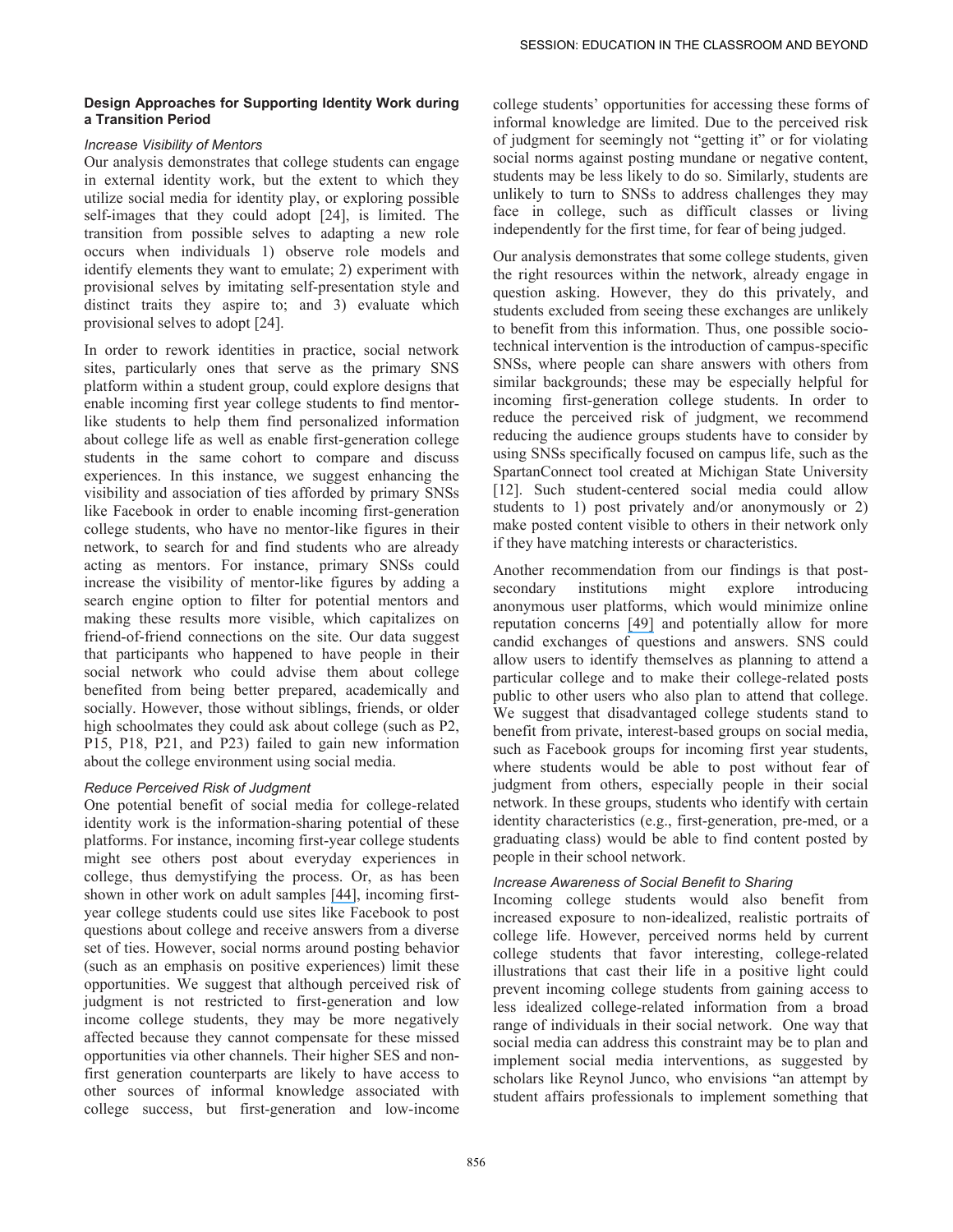will lead to desired positive student outcomes" [50]. Our findings empirically strengthen Junco's call for social media interventions, for the current social media ethos lacks a culture of sharing informal knowledge relevant to student success. According to Junco, student affairs members can proactively serve as role models on social media and share content that could help first-generation and/or low-income college students gain informal knowledge. Future work could explore audience receptiveness to social media interventions enacted by student affairs staff. Junco proposes using tools within Facebook or Hootsuite to measure the effectiveness of measures taken to promote informal learning [50].

Our study has some limitations. In reading through our findings, readers should be aware of the fact that we spoke with underrepresented college students from disadvantaged backgrounds at one institution. Our method was designed to surface relevant themes and was not intended to produce generalizable results. We would expect to find different patterns of how students from disadvantaged backgrounds engage in identity work at non-residential institutions like community colleges or teaching-focused institutions, where students are more likely to live at home or off-campus. For students in these institutions, social media participation might serve a different function. Similarly, the institution in this study had substantial support resources to ease students' first year transitions. Students at institutions with fewer resources may have different experiences and use social media to different ends. Thus, more research is needed to understand first year college transitions for students at other institutions, such as those that have fewer resources for first year students or whose students live off campus during their first year, as community college students often do. Future work in this area should also carry out a similar study with non first-generation or low-income first-year college students in order to identify how specific challenges apply to specific groups.

# **CONCLUSION**

Our analysis explored how disadvantaged first-year college students experienced becoming a college student and how they used social network sites "in between" two liminal identity roles: transitioning from adolescents living with family members at home into independent college students at the beginning of the emerging adulthood phase [\[4\]](https://www.researchgate.net/publication/12476725_Emerging_Adulthood_A_Theory_of_Development_From_the_Late_Teens_Through_the_Twenties?el=1_x_8&enrichId=rgreq-68524b59c56a2362297d5e2f74b121c2-XXX&enrichSource=Y292ZXJQYWdlOzMwMjY5NTAyNTtBUzozNjAyMTQwNTEyMTMzMTZAMTQ2Mjg5MzEzMDgwOA==). Qualitative data collected from 31 first-year college students in transition reveal that social media affordances have the capacity to support adaptation to a new role and its environment through three basic practices: 1) learning how to be college students by discovering roles and expectations due to association of ties and visibility, 2) editing and constructing a provisional college identity online, by presenting unique identity cues specific to their reconstructed role as a college student, and 3) gaining access to geographically far social ties. Although social and technical barriers exist, first-generation and/or low-income first year college students can use social media to support transition to college by gathering information that could shape aspects of their college identity.

Helping marginalized students attain their post-secondary goals is crucial. This study extends the literature by providing empirical support for how college students use SNSs as a liminal space to conduct identity work during an important life transition from high school to college. We found that, although limitations exist, SNSs could support emerging adults by providing a resource to imagine, construct, and strengthen college-relevant identities. Certain social media activities could enrich emerging adults' ability to engage in successful transitions. As a result, social media should be considered as one of many factors that contribute to young peoples' ability to successfully embrace their college-focused identities.

## **ACKNOWLEDGMENTS**

We are grateful to our participants for sharing their experiences. This research was produced with funding support from the Bill & Melinda Gates Foundation.

## **REFERENCES**

- 1. Pew Research Center. 2014. The rising cost of not going to college. Retrieved July 23, 2015 from http://www.pewsocialtrends.org/2014/02/11/the-risingcost-of-not-going-to-college/
- 2. Geri C. Tucker. 2014. First generation peers are providing academic, moral, and social support to a vulnerable population of students. *The Chronicle of Higher Education.* Retrieved July 22, 2015 from http://diverseeducation.com/article/61167/
- [Tawfiq Ammari and Sarita Y. Schoenebeck. 2015.](https://www.researchgate.net/publication/300727716_Understanding_and_Supporting_Fathers_and_Fatherhood_on_Social_Media_Sites?el=1_x_8&enrichId=rgreq-68524b59c56a2362297d5e2f74b121c2-XXX&enrichSource=Y292ZXJQYWdlOzMwMjY5NTAyNTtBUzozNjAyMTQwNTEyMTMzMTZAMTQ2Mjg5MzEzMDgwOA==) [Understanding and supporting fathers and fatherhood](https://www.researchgate.net/publication/300727716_Understanding_and_Supporting_Fathers_and_Fatherhood_on_Social_Media_Sites?el=1_x_8&enrichId=rgreq-68524b59c56a2362297d5e2f74b121c2-XXX&enrichSource=Y292ZXJQYWdlOzMwMjY5NTAyNTtBUzozNjAyMTQwNTEyMTMzMTZAMTQ2Mjg5MzEzMDgwOA==) [on social media sites. In](https://www.researchgate.net/publication/300727716_Understanding_and_Supporting_Fathers_and_Fatherhood_on_Social_Media_Sites?el=1_x_8&enrichId=rgreq-68524b59c56a2362297d5e2f74b121c2-XXX&enrichSource=Y292ZXJQYWdlOzMwMjY5NTAyNTtBUzozNjAyMTQwNTEyMTMzMTZAMTQ2Mjg5MzEzMDgwOA==) *Proceedings of the ACM [Conference on Human Factors in Computing Systems](https://www.researchgate.net/publication/300727716_Understanding_and_Supporting_Fathers_and_Fatherhood_on_Social_Media_Sites?el=1_x_8&enrichId=rgreq-68524b59c56a2362297d5e2f74b121c2-XXX&enrichSource=Y292ZXJQYWdlOzMwMjY5NTAyNTtBUzozNjAyMTQwNTEyMTMzMTZAMTQ2Mjg5MzEzMDgwOA==)* [\(CHI '15\). Seoul, Korea. April 18-23, 2015.](https://www.researchgate.net/publication/300727716_Understanding_and_Supporting_Fathers_and_Fatherhood_on_Social_Media_Sites?el=1_x_8&enrichId=rgreq-68524b59c56a2362297d5e2f74b121c2-XXX&enrichSource=Y292ZXJQYWdlOzMwMjY5NTAyNTtBUzozNjAyMTQwNTEyMTMzMTZAMTQ2Mjg5MzEzMDgwOA==)  [http://dx.doi.org/10.1145/2702123.2702205](https://www.researchgate.net/publication/300727716_Understanding_and_Supporting_Fathers_and_Fatherhood_on_Social_Media_Sites?el=1_x_8&enrichId=rgreq-68524b59c56a2362297d5e2f74b121c2-XXX&enrichSource=Y292ZXJQYWdlOzMwMjY5NTAyNTtBUzozNjAyMTQwNTEyMTMzMTZAMTQ2Mjg5MzEzMDgwOA==)
- 4. [Jeffrey J. Arnett. 2000. Emerging adulthood: A theory](https://www.researchgate.net/publication/12476725_Emerging_Adulthood_A_Theory_of_Development_From_the_Late_Teens_Through_the_Twenties?el=1_x_8&enrichId=rgreq-68524b59c56a2362297d5e2f74b121c2-XXX&enrichSource=Y292ZXJQYWdlOzMwMjY5NTAyNTtBUzozNjAyMTQwNTEyMTMzMTZAMTQ2Mjg5MzEzMDgwOA==) [of development from the late teens through the](https://www.researchgate.net/publication/12476725_Emerging_Adulthood_A_Theory_of_Development_From_the_Late_Teens_Through_the_Twenties?el=1_x_8&enrichId=rgreq-68524b59c56a2362297d5e2f74b121c2-XXX&enrichSource=Y292ZXJQYWdlOzMwMjY5NTAyNTtBUzozNjAyMTQwNTEyMTMzMTZAMTQ2Mjg5MzEzMDgwOA==) twenties. *[American Psychologist](https://www.researchgate.net/publication/12476725_Emerging_Adulthood_A_Theory_of_Development_From_the_Late_Teens_Through_the_Twenties?el=1_x_8&enrichId=rgreq-68524b59c56a2362297d5e2f74b121c2-XXX&enrichSource=Y292ZXJQYWdlOzMwMjY5NTAyNTtBUzozNjAyMTQwNTEyMTMzMTZAMTQ2Mjg5MzEzMDgwOA==)* 55, 5: 469.
- 5. [Roy F. Baumeister, Ellen Bratslavsky, Mark Muraven,](https://www.researchgate.net/publication/13685625_Ego_Depletion_Is_the_Active_Self_a_Limited_Resource?el=1_x_8&enrichId=rgreq-68524b59c56a2362297d5e2f74b121c2-XXX&enrichSource=Y292ZXJQYWdlOzMwMjY5NTAyNTtBUzozNjAyMTQwNTEyMTMzMTZAMTQ2Mjg5MzEzMDgwOA==)  [and Dianne M. Tice. 1998. Ego depletion: is the active](https://www.researchgate.net/publication/13685625_Ego_Depletion_Is_the_Active_Self_a_Limited_Resource?el=1_x_8&enrichId=rgreq-68524b59c56a2362297d5e2f74b121c2-XXX&enrichSource=Y292ZXJQYWdlOzMwMjY5NTAyNTtBUzozNjAyMTQwNTEyMTMzMTZAMTQ2Mjg5MzEzMDgwOA==)  self a limited resource? *[Journal of Personality and](https://www.researchgate.net/publication/13685625_Ego_Depletion_Is_the_Active_Self_a_Limited_Resource?el=1_x_8&enrichId=rgreq-68524b59c56a2362297d5e2f74b121c2-XXX&enrichSource=Y292ZXJQYWdlOzMwMjY5NTAyNTtBUzozNjAyMTQwNTEyMTMzMTZAMTQ2Mjg5MzEzMDgwOA==)  [Social Psychology](https://www.researchgate.net/publication/13685625_Ego_Depletion_Is_the_Active_Self_a_Limited_Resource?el=1_x_8&enrichId=rgreq-68524b59c56a2362297d5e2f74b121c2-XXX&enrichSource=Y292ZXJQYWdlOzMwMjY5NTAyNTtBUzozNjAyMTQwNTEyMTMzMTZAMTQ2Mjg5MzEzMDgwOA==)* 74, 5: 1252.
- 6. [Martha J. Bailey and Susan M. Dynarski. 2011. Gains](https://www.researchgate.net/publication/228303128_Gains_and_Gaps_Changing_Inequality_in_US_College_Entry_and_Completion?el=1_x_8&enrichId=rgreq-68524b59c56a2362297d5e2f74b121c2-XXX&enrichSource=Y292ZXJQYWdlOzMwMjY5NTAyNTtBUzozNjAyMTQwNTEyMTMzMTZAMTQ2Mjg5MzEzMDgwOA==)  [and gaps: Changing inequality in US college entry and](https://www.researchgate.net/publication/228303128_Gains_and_Gaps_Changing_Inequality_in_US_College_Entry_and_Completion?el=1_x_8&enrichId=rgreq-68524b59c56a2362297d5e2f74b121c2-XXX&enrichSource=Y292ZXJQYWdlOzMwMjY5NTAyNTtBUzozNjAyMTQwNTEyMTMzMTZAMTQ2Mjg5MzEzMDgwOA==)  completion*[. National Bureau of Economic Research.](https://www.researchgate.net/publication/228303128_Gains_and_Gaps_Changing_Inequality_in_US_College_Entry_and_Completion?el=1_x_8&enrichId=rgreq-68524b59c56a2362297d5e2f74b121c2-XXX&enrichSource=Y292ZXJQYWdlOzMwMjY5NTAyNTtBUzozNjAyMTQwNTEyMTMzMTZAMTQ2Mjg5MzEzMDgwOA==)*
- 7. danah boyd. 2007. Why youth (heart) social network sites: The role of networked publics in teenage social life. *MacArthur foundation series on digital learning– Youth, identity, and digital media volume*. 119-142.
- 8. danah boyd. 2010. Social network sites as networked publics: Affordances, dynamics, and implications. Zizi Papacharissi (ed.), *A Networked Self.* Routledge, New York, NY, 39–58.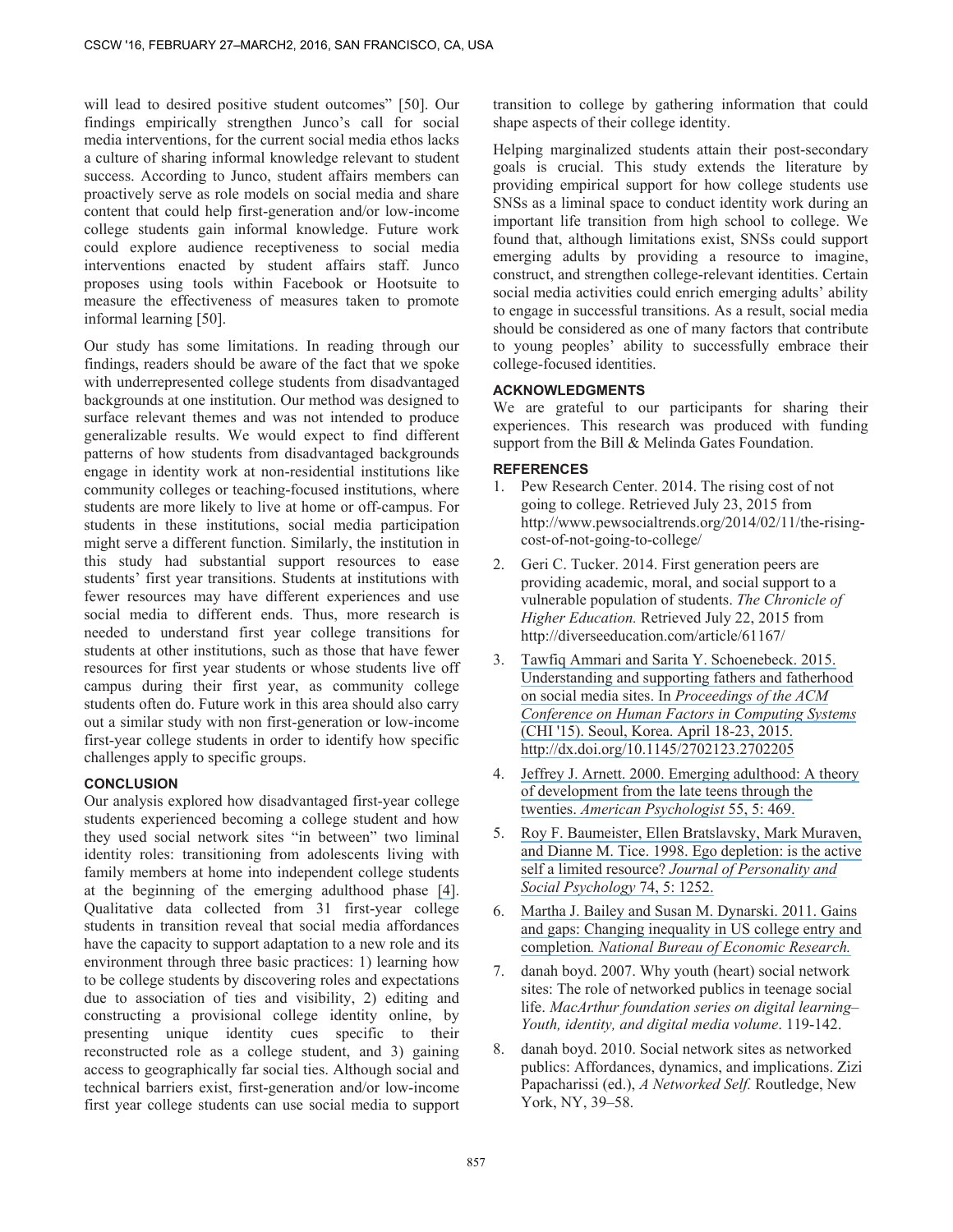- 9. Xianglei Chen. 2013. STEM Attrition: College Students' Paths Into and Out of STEM Fields (NCES 2014-001). National Center for Education Statistics, Institute of Education Sciences, U.S. Department of Education. Washington, DC.
- 10. [Jonathan E. Cook, Valerie Purdie-Vaughns, Julio](https://www.researchgate.net/publication/51797033_Chronic_Threat_and_Contingent_Belonging_Protective_Benefits_of_Values_Affirmation_on_Identity_Development?el=1_x_8&enrichId=rgreq-68524b59c56a2362297d5e2f74b121c2-XXX&enrichSource=Y292ZXJQYWdlOzMwMjY5NTAyNTtBUzozNjAyMTQwNTEyMTMzMTZAMTQ2Mjg5MzEzMDgwOA==) [Garcia, and Geoffrey L. Cohen. 2012. Chronic threat](https://www.researchgate.net/publication/51797033_Chronic_Threat_and_Contingent_Belonging_Protective_Benefits_of_Values_Affirmation_on_Identity_Development?el=1_x_8&enrichId=rgreq-68524b59c56a2362297d5e2f74b121c2-XXX&enrichSource=Y292ZXJQYWdlOzMwMjY5NTAyNTtBUzozNjAyMTQwNTEyMTMzMTZAMTQ2Mjg5MzEzMDgwOA==)  [and contingent belonging: Protective benefits of values](https://www.researchgate.net/publication/51797033_Chronic_Threat_and_Contingent_Belonging_Protective_Benefits_of_Values_Affirmation_on_Identity_Development?el=1_x_8&enrichId=rgreq-68524b59c56a2362297d5e2f74b121c2-XXX&enrichSource=Y292ZXJQYWdlOzMwMjY5NTAyNTtBUzozNjAyMTQwNTEyMTMzMTZAMTQ2Mjg5MzEzMDgwOA==)  [affirmation on identity development.](https://www.researchgate.net/publication/51797033_Chronic_Threat_and_Contingent_Belonging_Protective_Benefits_of_Values_Affirmation_on_Identity_Development?el=1_x_8&enrichId=rgreq-68524b59c56a2362297d5e2f74b121c2-XXX&enrichSource=Y292ZXJQYWdlOzMwMjY5NTAyNTtBUzozNjAyMTQwNTEyMTMzMTZAMTQ2Mjg5MzEzMDgwOA==) *Journal of [Personality and Social Psychology](https://www.researchgate.net/publication/51797033_Chronic_Threat_and_Contingent_Belonging_Protective_Benefits_of_Values_Affirmation_on_Identity_Development?el=1_x_8&enrichId=rgreq-68524b59c56a2362297d5e2f74b121c2-XXX&enrichSource=Y292ZXJQYWdlOzMwMjY5NTAyNTtBUzozNjAyMTQwNTEyMTMzMTZAMTQ2Mjg5MzEzMDgwOA==)* 102: 479-496.
- 11. [Susan E. Cross and Hazel Rose Markus. 1994. Self](https://www.researchgate.net/publication/232585531_Self-Schemas_Possible_Selves_and_Competent_Performance?el=1_x_8&enrichId=rgreq-68524b59c56a2362297d5e2f74b121c2-XXX&enrichSource=Y292ZXJQYWdlOzMwMjY5NTAyNTtBUzozNjAyMTQwNTEyMTMzMTZAMTQ2Mjg5MzEzMDgwOA==)[schemas, possible selves, and competent performance.](https://www.researchgate.net/publication/232585531_Self-Schemas_Possible_Selves_and_Competent_Performance?el=1_x_8&enrichId=rgreq-68524b59c56a2362297d5e2f74b121c2-XXX&enrichSource=Y292ZXJQYWdlOzMwMjY5NTAyNTtBUzozNjAyMTQwNTEyMTMzMTZAMTQ2Mjg5MzEzMDgwOA==) *[Journal of Educational Psychology](https://www.researchgate.net/publication/232585531_Self-Schemas_Possible_Selves_and_Competent_Performance?el=1_x_8&enrichId=rgreq-68524b59c56a2362297d5e2f74b121c2-XXX&enrichSource=Y292ZXJQYWdlOzMwMjY5NTAyNTtBUzozNjAyMTQwNTEyMTMzMTZAMTQ2Mjg5MzEzMDgwOA==)* 86: 423-438.
- 12. David C. DeAndrea, Nicole B. Ellison, Robert LaRose, Charles Steinfield, and Andrew Fiore. 2012. Serious social media: On the use of social media for improving students' adjustment to college. *The Internet and Higher Education* 15, 1: 15-23.
- 13. [Carmen DeNavas-Walt, Bernadette D. Proctor, and](https://www.researchgate.net/publication/272488582_Income_Poverty_and_Health_Insurance_Coverage_in_the_United_States_2005?el=1_x_8&enrichId=rgreq-68524b59c56a2362297d5e2f74b121c2-XXX&enrichSource=Y292ZXJQYWdlOzMwMjY5NTAyNTtBUzozNjAyMTQwNTEyMTMzMTZAMTQ2Mjg5MzEzMDgwOA==)  [Jessica, C. Smith. 2012. Income, poverty, and health](https://www.researchgate.net/publication/272488582_Income_Poverty_and_Health_Insurance_Coverage_in_the_United_States_2005?el=1_x_8&enrichId=rgreq-68524b59c56a2362297d5e2f74b121c2-XXX&enrichSource=Y292ZXJQYWdlOzMwMjY5NTAyNTtBUzozNjAyMTQwNTEyMTMzMTZAMTQ2Mjg5MzEzMDgwOA==) [insurance coverage in the United States: 2011.](https://www.researchgate.net/publication/272488582_Income_Poverty_and_Health_Insurance_Coverage_in_the_United_States_2005?el=1_x_8&enrichId=rgreq-68524b59c56a2362297d5e2f74b121c2-XXX&enrichSource=Y292ZXJQYWdlOzMwMjY5NTAyNTtBUzozNjAyMTQwNTEyMTMzMTZAMTQ2Mjg5MzEzMDgwOA==) *U.S. [Department of Commerce.](https://www.researchgate.net/publication/272488582_Income_Poverty_and_Health_Insurance_Coverage_in_the_United_States_2005?el=1_x_8&enrichId=rgreq-68524b59c56a2362297d5e2f74b121c2-XXX&enrichSource=Y292ZXJQYWdlOzMwMjY5NTAyNTtBUzozNjAyMTQwNTEyMTMzMTZAMTQ2Mjg5MzEzMDgwOA==)* U.S. Government Printing [Office. Washington, D. C.](https://www.researchgate.net/publication/272488582_Income_Poverty_and_Health_Insurance_Coverage_in_the_United_States_2005?el=1_x_8&enrichId=rgreq-68524b59c56a2362297d5e2f74b121c2-XXX&enrichSource=Y292ZXJQYWdlOzMwMjY5NTAyNTtBUzozNjAyMTQwNTEyMTMzMTZAMTQ2Mjg5MzEzMDgwOA==)
- 14. Maeve Duggan, Nicole B. Ellison, Cliff Lampe, Amanda Lenhart, and Mary Madden. 2015. Social media update 2014. Pew Research Center.
- 15. Nicole B. Ellison. 2013. What is, and will be, the impact of social media on identity? Report commissioned by the UK Government Office for Science for a Foresight project on *The Future of Identity.*
- 16. Nicole B. Ellison and danah boyd. 2013. Sociality through social network sites. In *The Oxford Handbook of Internet Studies,* William H. Dutton (ed.). Oxford University Press, Oxford, 151-172.
- 17. Jennifer Engle and Vincent Tinto. 2008. Moving beyond access: college success for low-income, firstgeneration students. *Pell Institute for the Study of Opportunity in Higher Education*.
- 18. [Connie J. Gersick, Jean M. Bartunek, and Jane E.](https://www.researchgate.net/publication/265032414_Learning_from_academia_The_importance_of_relationships_in_professional_life?el=1_x_8&enrichId=rgreq-68524b59c56a2362297d5e2f74b121c2-XXX&enrichSource=Y292ZXJQYWdlOzMwMjY5NTAyNTtBUzozNjAyMTQwNTEyMTMzMTZAMTQ2Mjg5MzEzMDgwOA==) [Dutton. 2000. Learning from academia: the importance](https://www.researchgate.net/publication/265032414_Learning_from_academia_The_importance_of_relationships_in_professional_life?el=1_x_8&enrichId=rgreq-68524b59c56a2362297d5e2f74b121c2-XXX&enrichSource=Y292ZXJQYWdlOzMwMjY5NTAyNTtBUzozNjAyMTQwNTEyMTMzMTZAMTQ2Mjg5MzEzMDgwOA==) [of relationships in professional life.](https://www.researchgate.net/publication/265032414_Learning_from_academia_The_importance_of_relationships_in_professional_life?el=1_x_8&enrichId=rgreq-68524b59c56a2362297d5e2f74b121c2-XXX&enrichSource=Y292ZXJQYWdlOzMwMjY5NTAyNTtBUzozNjAyMTQwNTEyMTMzMTZAMTQ2Mjg5MzEzMDgwOA==) *The Academy of [Management Journal](https://www.researchgate.net/publication/265032414_Learning_from_academia_The_importance_of_relationships_in_professional_life?el=1_x_8&enrichId=rgreq-68524b59c56a2362297d5e2f74b121c2-XXX&enrichSource=Y292ZXJQYWdlOzMwMjY5NTAyNTtBUzozNjAyMTQwNTEyMTMzMTZAMTQ2Mjg5MzEzMDgwOA==)* 43, 6: 1026-1044.
- 19. Ervin Goffman. 1959. *[The Presentation of Self in](https://www.researchgate.net/publication/256600143_The_Presentation_of_Self_In_Everyday_Life?el=1_x_8&enrichId=rgreq-68524b59c56a2362297d5e2f74b121c2-XXX&enrichSource=Y292ZXJQYWdlOzMwMjY5NTAyNTtBUzozNjAyMTQwNTEyMTMzMTZAMTQ2Mjg5MzEzMDgwOA==) Everyday Life*[. Double Day, Garden City, N.Y.](https://www.researchgate.net/publication/256600143_The_Presentation_of_Self_In_Everyday_Life?el=1_x_8&enrichId=rgreq-68524b59c56a2362297d5e2f74b121c2-XXX&enrichSource=Y292ZXJQYWdlOzMwMjY5NTAyNTtBUzozNjAyMTQwNTEyMTMzMTZAMTQ2Mjg5MzEzMDgwOA==)
- 20. [Amy L. Gonzales and Jeffrey T. Hancock. 2011.](https://www.researchgate.net/publication/49843871_Mirror_Mirror_on_My_Facebook_Wall_Effects_of_Exposure_to_Facebook_on_Self-Esteem?el=1_x_8&enrichId=rgreq-68524b59c56a2362297d5e2f74b121c2-XXX&enrichSource=Y292ZXJQYWdlOzMwMjY5NTAyNTtBUzozNjAyMTQwNTEyMTMzMTZAMTQ2Mjg5MzEzMDgwOA==)  [Mirror, mirror on my Facebook wall: Effects of](https://www.researchgate.net/publication/49843871_Mirror_Mirror_on_My_Facebook_Wall_Effects_of_Exposure_to_Facebook_on_Self-Esteem?el=1_x_8&enrichId=rgreq-68524b59c56a2362297d5e2f74b121c2-XXX&enrichSource=Y292ZXJQYWdlOzMwMjY5NTAyNTtBUzozNjAyMTQwNTEyMTMzMTZAMTQ2Mjg5MzEzMDgwOA==)  [exposure to Facebook on self-esteem.](https://www.researchgate.net/publication/49843871_Mirror_Mirror_on_My_Facebook_Wall_Effects_of_Exposure_to_Facebook_on_Self-Esteem?el=1_x_8&enrichId=rgreq-68524b59c56a2362297d5e2f74b121c2-XXX&enrichSource=Y292ZXJQYWdlOzMwMjY5NTAyNTtBUzozNjAyMTQwNTEyMTMzMTZAMTQ2Mjg5MzEzMDgwOA==)  *[Cyberpsychology, Behavior & Social Networking](https://www.researchgate.net/publication/49843871_Mirror_Mirror_on_My_Facebook_Wall_Effects_of_Exposure_to_Facebook_on_Self-Esteem?el=1_x_8&enrichId=rgreq-68524b59c56a2362297d5e2f74b121c2-XXX&enrichSource=Y292ZXJQYWdlOzMwMjY5NTAyNTtBUzozNjAyMTQwNTEyMTMzMTZAMTQ2Mjg5MzEzMDgwOA==)* 14, [1-2: 79-83.](https://www.researchgate.net/publication/49843871_Mirror_Mirror_on_My_Facebook_Wall_Effects_of_Exposure_to_Facebook_on_Self-Esteem?el=1_x_8&enrichId=rgreq-68524b59c56a2362297d5e2f74b121c2-XXX&enrichSource=Y292ZXJQYWdlOzMwMjY5NTAyNTtBUzozNjAyMTQwNTEyMTMzMTZAMTQ2Mjg5MzEzMDgwOA==)
- 21. [Patricia Gurin, Biren A. Nagda, and Ximena Zuniga.](https://www.researchgate.net/publication/281453342_Dialogue_Across_Difference_Practice_Theory_and_Research_on_Intergroup_Dialogue?el=1_x_8&enrichId=rgreq-68524b59c56a2362297d5e2f74b121c2-XXX&enrichSource=Y292ZXJQYWdlOzMwMjY5NTAyNTtBUzozNjAyMTQwNTEyMTMzMTZAMTQ2Mjg5MzEzMDgwOA==) 2013. *[Dialogue Across Difference: Practice, Theory,](https://www.researchgate.net/publication/281453342_Dialogue_Across_Difference_Practice_Theory_and_Research_on_Intergroup_Dialogue?el=1_x_8&enrichId=rgreq-68524b59c56a2362297d5e2f74b121c2-XXX&enrichSource=Y292ZXJQYWdlOzMwMjY5NTAyNTtBUzozNjAyMTQwNTEyMTMzMTZAMTQ2Mjg5MzEzMDgwOA==)*

*[and Research on Intergroup Dialogue](https://www.researchgate.net/publication/281453342_Dialogue_Across_Difference_Practice_Theory_and_Research_on_Intergroup_Dialogue?el=1_x_8&enrichId=rgreq-68524b59c56a2362297d5e2f74b121c2-XXX&enrichSource=Y292ZXJQYWdlOzMwMjY5NTAyNTtBUzozNjAyMTQwNTEyMTMzMTZAMTQ2Mjg5MzEzMDgwOA==)*. Russel Sage [Foundation, New York, NY.](https://www.researchgate.net/publication/281453342_Dialogue_Across_Difference_Practice_Theory_and_Research_on_Intergroup_Dialogue?el=1_x_8&enrichId=rgreq-68524b59c56a2362297d5e2f74b121c2-XXX&enrichSource=Y292ZXJQYWdlOzMwMjY5NTAyNTtBUzozNjAyMTQwNTEyMTMzMTZAMTQ2Mjg5MzEzMDgwOA==)

- 22. [Oliver L. Haimson, Anne E. Bowser, Edward F.](https://www.researchgate.net/publication/275345150_Online_Inspiration_and_Exploration_for_Identity_Reinvention?el=1_x_8&enrichId=rgreq-68524b59c56a2362297d5e2f74b121c2-XXX&enrichSource=Y292ZXJQYWdlOzMwMjY5NTAyNTtBUzozNjAyMTQwNTEyMTMzMTZAMTQ2Mjg5MzEzMDgwOA==)  [Melcer, & Elizabeth F. Churchill. 2015. Online](https://www.researchgate.net/publication/275345150_Online_Inspiration_and_Exploration_for_Identity_Reinvention?el=1_x_8&enrichId=rgreq-68524b59c56a2362297d5e2f74b121c2-XXX&enrichSource=Y292ZXJQYWdlOzMwMjY5NTAyNTtBUzozNjAyMTQwNTEyMTMzMTZAMTQ2Mjg5MzEzMDgwOA==) [inspiration and exploration in identity reinvention. In](https://www.researchgate.net/publication/275345150_Online_Inspiration_and_Exploration_for_Identity_Reinvention?el=1_x_8&enrichId=rgreq-68524b59c56a2362297d5e2f74b121c2-XXX&enrichSource=Y292ZXJQYWdlOzMwMjY5NTAyNTtBUzozNjAyMTQwNTEyMTMzMTZAMTQ2Mjg5MzEzMDgwOA==) *[Proceedings of CHI 2015](https://www.researchgate.net/publication/275345150_Online_Inspiration_and_Exploration_for_Identity_Reinvention?el=1_x_8&enrichId=rgreq-68524b59c56a2362297d5e2f74b121c2-XXX&enrichSource=Y292ZXJQYWdlOzMwMjY5NTAyNTtBUzozNjAyMTQwNTEyMTMzMTZAMTQ2Mjg5MzEzMDgwOA==)*.
- 23. Eszter Hargittai. 2008. The digital reproduction of inequality. In *Social Stratification*, David Grusky (ed). Westview Press, Boulder, CO, 936-944.
- 24. [Herminia Ibarra. 1999. Provisional selves:](https://www.researchgate.net/publication/247292037_Provisional_Selves_Experimenting_With_Image_and_Identity_in_Professional_Adaptation?el=1_x_8&enrichId=rgreq-68524b59c56a2362297d5e2f74b121c2-XXX&enrichSource=Y292ZXJQYWdlOzMwMjY5NTAyNTtBUzozNjAyMTQwNTEyMTMzMTZAMTQ2Mjg5MzEzMDgwOA==) [experimenting with image and identity in professional](https://www.researchgate.net/publication/247292037_Provisional_Selves_Experimenting_With_Image_and_Identity_in_Professional_Adaptation?el=1_x_8&enrichId=rgreq-68524b59c56a2362297d5e2f74b121c2-XXX&enrichSource=Y292ZXJQYWdlOzMwMjY5NTAyNTtBUzozNjAyMTQwNTEyMTMzMTZAMTQ2Mjg5MzEzMDgwOA==) adaptation. *[Administrative Science Quarterly](https://www.researchgate.net/publication/247292037_Provisional_Selves_Experimenting_With_Image_and_Identity_in_Professional_Adaptation?el=1_x_8&enrichId=rgreq-68524b59c56a2362297d5e2f74b121c2-XXX&enrichSource=Y292ZXJQYWdlOzMwMjY5NTAyNTtBUzozNjAyMTQwNTEyMTMzMTZAMTQ2Mjg5MzEzMDgwOA==)*: 764-791.
- 25. Herminia Ibarra. 2005. Identity transitions: possible selves, liminality and the dynamics of career change: INSEAD. Working paper.
- 26. [Reynol Junco. 2012. Too much face and not enough](https://www.researchgate.net/publication/220030165_Too_much_face_and_not_enough_books_The_relationship_between_multiple_indices_of_Facebook_use_and_academic_performance?el=1_x_8&enrichId=rgreq-68524b59c56a2362297d5e2f74b121c2-XXX&enrichSource=Y292ZXJQYWdlOzMwMjY5NTAyNTtBUzozNjAyMTQwNTEyMTMzMTZAMTQ2Mjg5MzEzMDgwOA==)  [books: The relationship between multiple indices of](https://www.researchgate.net/publication/220030165_Too_much_face_and_not_enough_books_The_relationship_between_multiple_indices_of_Facebook_use_and_academic_performance?el=1_x_8&enrichId=rgreq-68524b59c56a2362297d5e2f74b121c2-XXX&enrichSource=Y292ZXJQYWdlOzMwMjY5NTAyNTtBUzozNjAyMTQwNTEyMTMzMTZAMTQ2Mjg5MzEzMDgwOA==)  [Facebook use and academic performance.](https://www.researchgate.net/publication/220030165_Too_much_face_and_not_enough_books_The_relationship_between_multiple_indices_of_Facebook_use_and_academic_performance?el=1_x_8&enrichId=rgreq-68524b59c56a2362297d5e2f74b121c2-XXX&enrichSource=Y292ZXJQYWdlOzMwMjY5NTAyNTtBUzozNjAyMTQwNTEyMTMzMTZAMTQ2Mjg5MzEzMDgwOA==) *Computers [in Human Behavior](https://www.researchgate.net/publication/220030165_Too_much_face_and_not_enough_books_The_relationship_between_multiple_indices_of_Facebook_use_and_academic_performance?el=1_x_8&enrichId=rgreq-68524b59c56a2362297d5e2f74b121c2-XXX&enrichSource=Y292ZXJQYWdlOzMwMjY5NTAyNTtBUzozNjAyMTQwNTEyMTMzMTZAMTQ2Mjg5MzEzMDgwOA==)* 28, 1: 187-198.
- 27. [Reynol Junco. 2013. Inequalities in Facebook use.](https://www.researchgate.net/publication/257253228_Inequalities_in_Facebook_use?el=1_x_8&enrichId=rgreq-68524b59c56a2362297d5e2f74b121c2-XXX&enrichSource=Y292ZXJQYWdlOzMwMjY5NTAyNTtBUzozNjAyMTQwNTEyMTMzMTZAMTQ2Mjg5MzEzMDgwOA==) *[Computers in Human Behavior](https://www.researchgate.net/publication/257253228_Inequalities_in_Facebook_use?el=1_x_8&enrichId=rgreq-68524b59c56a2362297d5e2f74b121c2-XXX&enrichSource=Y292ZXJQYWdlOzMwMjY5NTAyNTtBUzozNjAyMTQwNTEyMTMzMTZAMTQ2Mjg5MzEzMDgwOA==)* 29, 6: 2328-2336.
- 28. [Reynol Junco, Dan Merson, and Daniel W. Salter.](https://www.researchgate.net/publication/49669042_The_Effect_of_Gender_Ethnicity_and_Income_on_College_Students)  [2010. The effect of gender, ethnicity, and income on](https://www.researchgate.net/publication/49669042_The_Effect_of_Gender_Ethnicity_and_Income_on_College_Students)  [college students' use of communication technologies.](https://www.researchgate.net/publication/49669042_The_Effect_of_Gender_Ethnicity_and_Income_on_College_Students)  *[Cyber Psychology, Behavior, and Social Networking](https://www.researchgate.net/publication/49669042_The_Effect_of_Gender_Ethnicity_and_Income_on_College_Students)*  [13, 6: 619-627.](https://www.researchgate.net/publication/49669042_The_Effect_of_Gender_Ethnicity_and_Income_on_College_Students)
- 29. Hazel R. Markus and Alana Conner. 2013. *Clash! 8 Cultural Conflicts That Make Us Who We Are.* Hudson Street Press, New York, NY.
- 30. Hazel R. Markus and Paula Nurius. 1986. Possible selves. *American Psychologist* 41, 9: 954.
- 31. [Joseph A. Maxwell. 2012.](https://www.researchgate.net/publication/43220402_Qualitative_Research_Design_An_Interactive_Approach_JA_Maxwell?el=1_x_8&enrichId=rgreq-68524b59c56a2362297d5e2f74b121c2-XXX&enrichSource=Y292ZXJQYWdlOzMwMjY5NTAyNTtBUzozNjAyMTQwNTEyMTMzMTZAMTQ2Mjg5MzEzMDgwOA==) *Qualitative Research [Design: An Interactive Approach.](https://www.researchgate.net/publication/43220402_Qualitative_Research_Design_An_Interactive_Approach_JA_Maxwell?el=1_x_8&enrichId=rgreq-68524b59c56a2362297d5e2f74b121c2-XXX&enrichSource=Y292ZXJQYWdlOzMwMjY5NTAyNTtBUzozNjAyMTQwNTEyMTMzMTZAMTQ2Mjg5MzEzMDgwOA==)* (3rd ed). Sage [Publications, Washington, DC.](https://www.researchgate.net/publication/43220402_Qualitative_Research_Design_An_Interactive_Approach_JA_Maxwell?el=1_x_8&enrichId=rgreq-68524b59c56a2362297d5e2f74b121c2-XXX&enrichSource=Y292ZXJQYWdlOzMwMjY5NTAyNTtBUzozNjAyMTQwNTEyMTMzMTZAMTQ2Mjg5MzEzMDgwOA==)
- 32. Eugene, D. Mead. 1990. *[Effective Supervision: a Task-](https://www.researchgate.net/publication/232481964_Effective_supervision_A_task-oriented_model_for_the_mental_health_professions?el=1_x_8&enrichId=rgreq-68524b59c56a2362297d5e2f74b121c2-XXX&enrichSource=Y292ZXJQYWdlOzMwMjY5NTAyNTtBUzozNjAyMTQwNTEyMTMzMTZAMTQ2Mjg5MzEzMDgwOA==)[Oriented Model for the Mental Professions](https://www.researchgate.net/publication/232481964_Effective_supervision_A_task-oriented_model_for_the_mental_health_professions?el=1_x_8&enrichId=rgreq-68524b59c56a2362297d5e2f74b121c2-XXX&enrichSource=Y292ZXJQYWdlOzMwMjY5NTAyNTtBUzozNjAyMTQwNTEyMTMzMTZAMTQ2Mjg5MzEzMDgwOA==)*. [Brunner/Mazel, Philadelphia, PA.](https://www.researchgate.net/publication/232481964_Effective_supervision_A_task-oriented_model_for_the_mental_health_professions?el=1_x_8&enrichId=rgreq-68524b59c56a2362297d5e2f74b121c2-XXX&enrichSource=Y292ZXJQYWdlOzMwMjY5NTAyNTtBUzozNjAyMTQwNTEyMTMzMTZAMTQ2Mjg5MzEzMDgwOA==)
- 33. [Matthew B. Miles, Michael A. Huberman, and Johnny](https://www.researchgate.net/publication/272566756_Qualitative_Data_Analysis_A_Methods_Sourcebook?el=1_x_8&enrichId=rgreq-68524b59c56a2362297d5e2f74b121c2-XXX&enrichSource=Y292ZXJQYWdlOzMwMjY5NTAyNTtBUzozNjAyMTQwNTEyMTMzMTZAMTQ2Mjg5MzEzMDgwOA==)  Saldaña. 2013. *[Qualitative Data Analysis: A Methods](https://www.researchgate.net/publication/272566756_Qualitative_Data_Analysis_A_Methods_Sourcebook?el=1_x_8&enrichId=rgreq-68524b59c56a2362297d5e2f74b121c2-XXX&enrichSource=Y292ZXJQYWdlOzMwMjY5NTAyNTtBUzozNjAyMTQwNTEyMTMzMTZAMTQ2Mjg5MzEzMDgwOA==) Sourcebook*[. Sage Publications, Washington, DC.](https://www.researchgate.net/publication/272566756_Qualitative_Data_Analysis_A_Methods_Sourcebook?el=1_x_8&enrichId=rgreq-68524b59c56a2362297d5e2f74b121c2-XXX&enrichSource=Y292ZXJQYWdlOzMwMjY5NTAyNTtBUzozNjAyMTQwNTEyMTMzMTZAMTQ2Mjg5MzEzMDgwOA==)
- 34. Pell Institute. Six year degree attainment rates for students enrolled in a post-secondary institution. 2011. *Pell Institute Fact Sheet.* Retrieved May 20, 2015 from http://www.pellinstitute.org/downloads/fact\_sheets-6- Year\_DAR\_for\_Students\_Post-Secondary Institution 121411.pdf.
- 35. [Nurit Shnabel, Valerie Purdie-Vaughns, Jonathan E.](https://www.researchgate.net/publication/235905618_Demystifying_Values-Affirmation_Interventions_Writing_About_Social_Belonging_Is_a_Key_to_Buffering_Against_Identity_Threat?el=1_x_8&enrichId=rgreq-68524b59c56a2362297d5e2f74b121c2-XXX&enrichSource=Y292ZXJQYWdlOzMwMjY5NTAyNTtBUzozNjAyMTQwNTEyMTMzMTZAMTQ2Mjg5MzEzMDgwOA==) [Cook, Julio Garcia, and Geoffrey L. Cohen. 2013.](https://www.researchgate.net/publication/235905618_Demystifying_Values-Affirmation_Interventions_Writing_About_Social_Belonging_Is_a_Key_to_Buffering_Against_Identity_Threat?el=1_x_8&enrichId=rgreq-68524b59c56a2362297d5e2f74b121c2-XXX&enrichSource=Y292ZXJQYWdlOzMwMjY5NTAyNTtBUzozNjAyMTQwNTEyMTMzMTZAMTQ2Mjg5MzEzMDgwOA==) [Demystifying values-affirmation interventions: Writing](https://www.researchgate.net/publication/235905618_Demystifying_Values-Affirmation_Interventions_Writing_About_Social_Belonging_Is_a_Key_to_Buffering_Against_Identity_Threat?el=1_x_8&enrichId=rgreq-68524b59c56a2362297d5e2f74b121c2-XXX&enrichSource=Y292ZXJQYWdlOzMwMjY5NTAyNTtBUzozNjAyMTQwNTEyMTMzMTZAMTQ2Mjg5MzEzMDgwOA==) [about social belonging is a key to buffering against](https://www.researchgate.net/publication/235905618_Demystifying_Values-Affirmation_Interventions_Writing_About_Social_Belonging_Is_a_Key_to_Buffering_Against_Identity_Threat?el=1_x_8&enrichId=rgreq-68524b59c56a2362297d5e2f74b121c2-XXX&enrichSource=Y292ZXJQYWdlOzMwMjY5NTAyNTtBUzozNjAyMTQwNTEyMTMzMTZAMTQ2Mjg5MzEzMDgwOA==) identity threat. *[Personality and Social Psychology](https://www.researchgate.net/publication/235905618_Demystifying_Values-Affirmation_Interventions_Writing_About_Social_Belonging_Is_a_Key_to_Buffering_Against_Identity_Threat?el=1_x_8&enrichId=rgreq-68524b59c56a2362297d5e2f74b121c2-XXX&enrichSource=Y292ZXJQYWdlOzMwMjY5NTAyNTtBUzozNjAyMTQwNTEyMTMzMTZAMTQ2Mjg5MzEzMDgwOA==) Bulletin* [39, 663-676.](https://www.researchgate.net/publication/235905618_Demystifying_Values-Affirmation_Interventions_Writing_About_Social_Belonging_Is_a_Key_to_Buffering_Against_Identity_Threat?el=1_x_8&enrichId=rgreq-68524b59c56a2362297d5e2f74b121c2-XXX&enrichSource=Y292ZXJQYWdlOzMwMjY5NTAyNTtBUzozNjAyMTQwNTEyMTMzMTZAMTQ2Mjg5MzEzMDgwOA==)